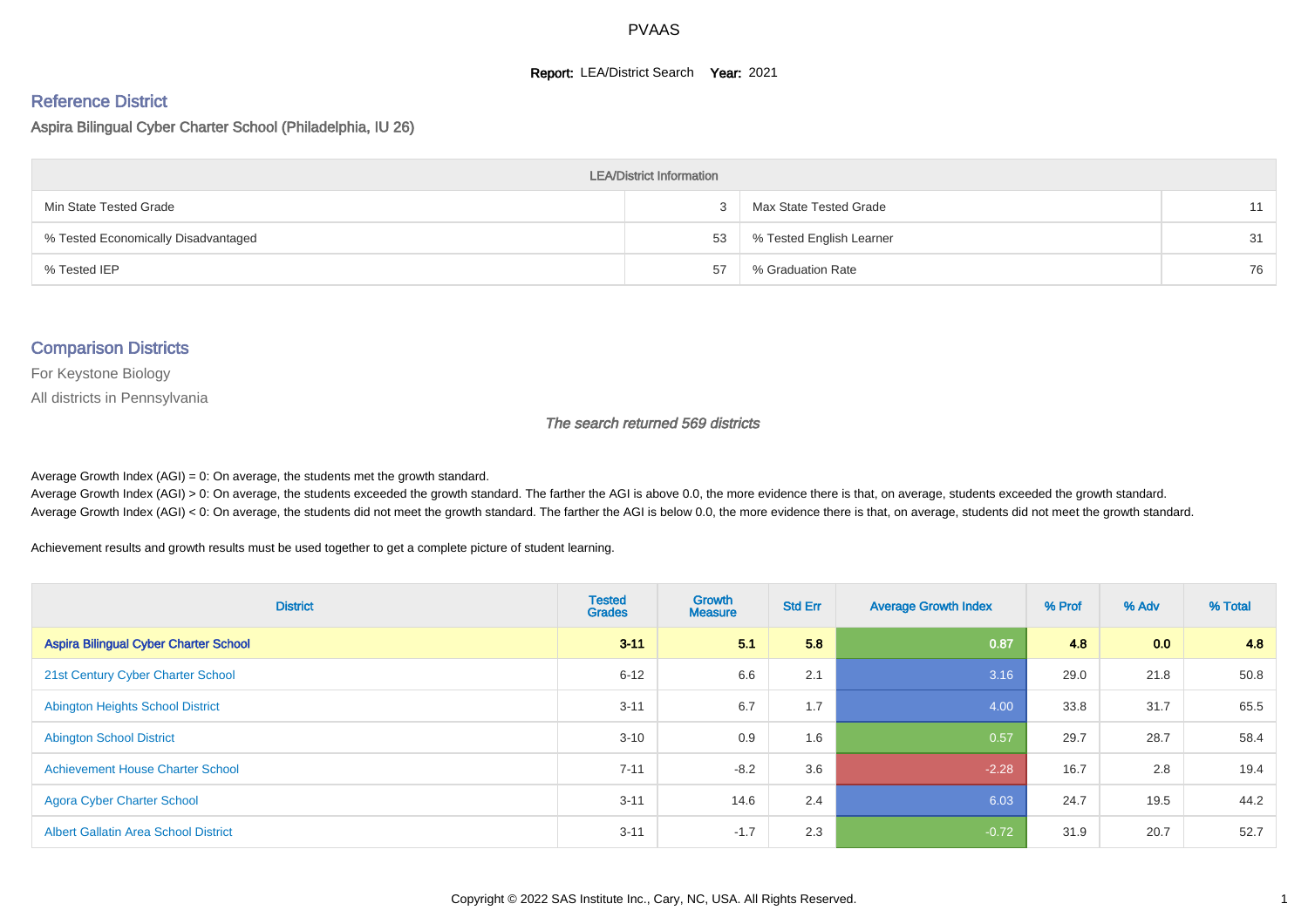| <b>District</b>                              | <b>Tested</b><br><b>Grades</b> | <b>Growth</b><br><b>Measure</b> | <b>Std Err</b> | <b>Average Growth Index</b> | % Prof | % Adv | % Total |
|----------------------------------------------|--------------------------------|---------------------------------|----------------|-----------------------------|--------|-------|---------|
| <b>Aspira Bilingual Cyber Charter School</b> | $3 - 11$                       | 5.1                             | 5.8            | 0.87                        | 4.8    | 0.0   | 4.8     |
| <b>Aliquippa School District</b>             | $3 - 11$                       | $-20.0$                         | 3.6            | $-5.54$                     | 1.7    | 0.0   | 1.7     |
| <b>Allegheny Valley School District</b>      | $3 - 11$                       | $-1.9$                          | 3.9            | $-0.48$                     | 31.8   | 11.4  | 43.2    |
| Allegheny-Clarion Valley School District     | $3 - 10$                       | 12.3                            | 4.1            | 3.03                        | 33.3   | 19.0  | 52.4    |
| <b>Allentown City School District</b>        | $3 - 12$                       | $-16.9$                         | 1.4            | $-12.37$                    | 5.9    | 0.4   | 6.3     |
| <b>Altoona Area School District</b>          | $3 - 12$                       | 0.1                             | 1.5            | 0.07                        | 29.0   | 13.8  | 42.8    |
| Ambridge Area School District                | $3 - 12$                       | $-19.4$                         | 2.5            | $-7.64$                     | 23.2   | 5.6   | 28.9    |
| <b>Annville-Cleona School District</b>       | $3 - 12$                       | 1.1                             | 2.4            | 0.45                        | 34.8   | 13.6  | 48.5    |
| <b>Antietam School District</b>              | $3 - 10$                       | $-9.5$                          | 3.7            | $-2.57$                     | 20.9   | 1.5   | 22.4    |
| <b>Apollo-Ridge School District</b>          | $3 - 12$                       | 9.5                             | 3.0            | 3.23                        | 34.0   | 9.4   | 43.4    |
| <b>Armstrong School District</b>             | $3 - 11$                       | $9.8\,$                         | 1.6            | 6.22                        | 32.8   | 24.6  | 57.4    |
| <b>Aspira Bilingual Cyber Charter School</b> | $3 - 11$                       | 5.1                             | 5.8            | 0.87                        | 4.8    | 0.0   | 4.8     |
| <b>Athens Area School District</b>           | $3 - 11$                       | 2.6                             | 2.3            | 1.11                        | 34.9   | 12.3  | 47.3    |
| <b>Austin Area School District</b>           | $3 - 11$                       | 2.6                             | 6.0            | 0.43                        | 25.0   | 18.8  | 43.8    |
| <b>Avella Area School District</b>           | $3 - 12$                       | 1.6                             | 4.7            | 0.34                        | 34.8   | 7.2   | 42.0    |
| <b>Avon Grove Charter School</b>             | $3 - 11$                       | 9.8                             | 3.1            | 3.18                        | 32.4   | 26.0  | 58.4    |
| <b>Avon Grove School District</b>            | $3 - 10$                       | 7.6                             | 1.4            | 5.29                        | 33.7   | 33.2  | 67.0    |
| <b>Avonworth School District</b>             | $3 - 10$                       | $-6.2$                          | 2.3            | $-2.68$                     | 35.9   | 14.1  | 50.0    |
| <b>Bald Eagle Area School District</b>       | $3 - 11$                       | 7.6                             | 2.5            | 3.00                        | 31.6   | 15.6  | 47.3    |
| <b>Baldwin-Whitehall School District</b>     | $3 - 11$                       | $-5.5$                          | 1.9            | $-2.93$                     | 32.0   | 14.7  | 46.7    |
| <b>Bangor Area School District</b>           | $3 - 12$                       | $-1.2$                          | 2.0            | $-0.60$                     | 25.8   | 12.7  | 38.5    |
| <b>Beaver Area School District</b>           | $3 - 10$                       | $-3.0$                          | 2.5            | $-1.16$                     | 25.8   | 27.8  | 53.6    |
| <b>Bedford Area School District</b>          | $3 - 11$                       | 6.4                             | 2.4            | 2.68                        | 31.0   | 20.6  | 51.6    |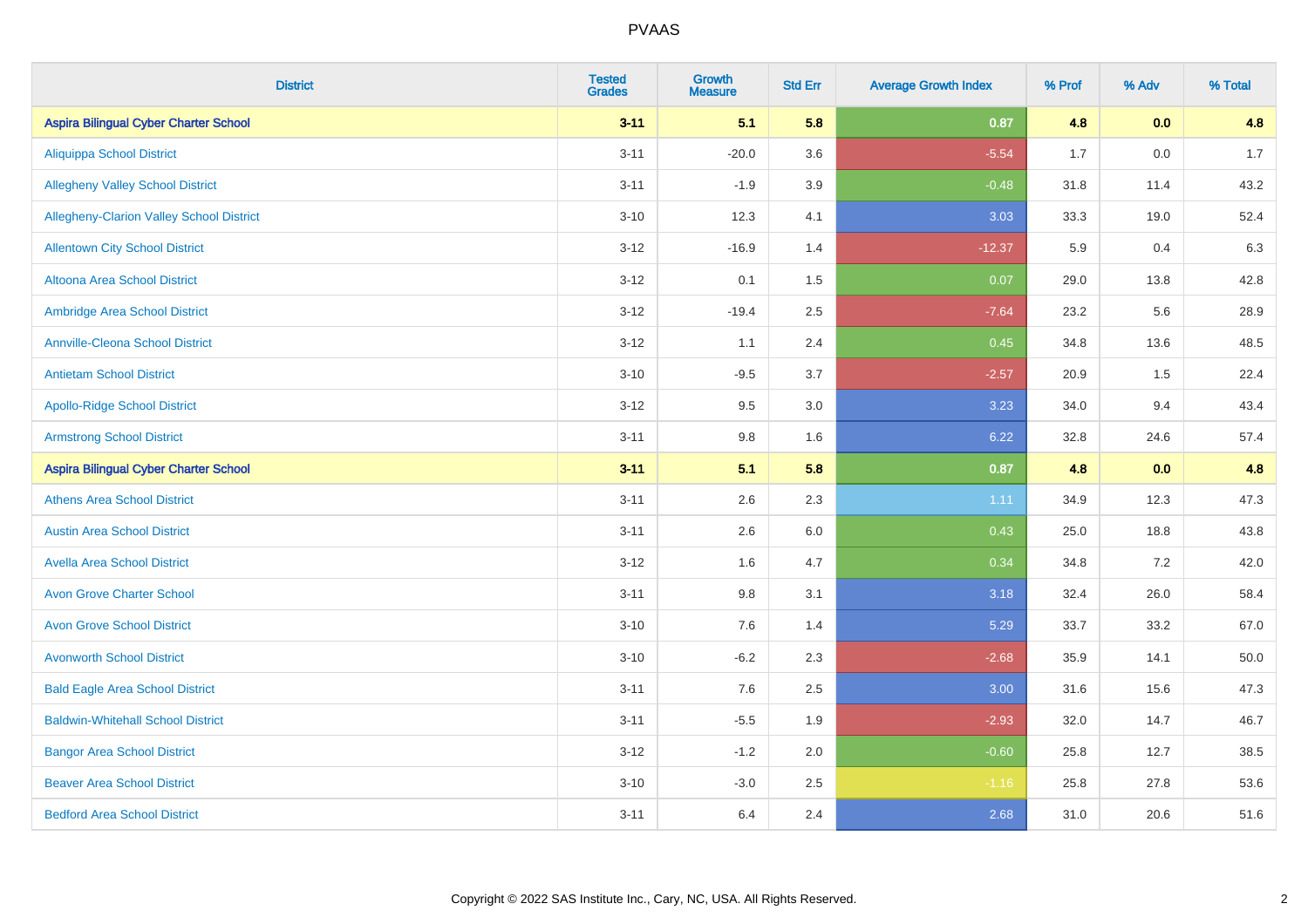| <b>District</b>                              | <b>Tested</b><br><b>Grades</b> | Growth<br><b>Measure</b> | <b>Std Err</b> | <b>Average Growth Index</b> | % Prof | % Adv | % Total |
|----------------------------------------------|--------------------------------|--------------------------|----------------|-----------------------------|--------|-------|---------|
| <b>Aspira Bilingual Cyber Charter School</b> | $3 - 11$                       | 5.1                      | 5.8            | 0.87                        | 4.8    | 0.0   | 4.8     |
| <b>Belle Vernon Area School District</b>     | $3 - 11$                       | 11.1                     | 2.3            | 4.88                        | 31.6   | 25.4  | 57.1    |
| <b>Bellefonte Area School District</b>       | $3 - 11$                       | 6.7                      | 2.0            | 3.34                        | 28.8   | 21.5  | 50.2    |
| <b>Bellwood-Antis School District</b>        | $3 - 10$                       | 3.5                      | 2.8            | 1.24                        | 40.9   | 19.4  | 60.2    |
| <b>Belmont Charter School</b>                | $3 - 10$                       | 2.2                      | 3.4            | 0.64                        | 5.3    | 1.8   | 7.0     |
| <b>Bensalem Township School District</b>     | $3 - 11$                       | 1.0                      | 1.6            | 0.63                        | 24.3   | 10.7  | 34.9    |
| <b>Benton Area School District</b>           | $3 - 10$                       | 8.1                      | 4.0            | 2.01                        | 35.7   | 28.6  | 64.3    |
| <b>Bentworth School District</b>             | $3 - 11$                       | 7.0                      | 3.0            | 2.36                        | 26.6   | 17.0  | 43.6    |
| <b>Berlin Brothersvalley School District</b> | $3 - 11$                       | 19.6                     | 4.0            | 4.93                        | 28.3   | 41.3  | 69.6    |
| <b>Bermudian Springs School District</b>     | $3 - 11$                       | 2.5                      | 2.4            | 1.05                        | 31.8   | 23.5  | 55.3    |
| <b>Berwick Area School District</b>          | $3 - 11$                       | $-6.9$                   | 2.4            | $-2.84$                     | 22.3   | 11.5  | 33.8    |
| <b>Bethel Park School District</b>           | $3 - 11$                       | $-4.4$                   | 1.7            | $-2.62$                     | 40.1   | 27.3  | 67.4    |
| <b>Bethlehem Area School District</b>        | $3 - 11$                       | $-4.5$                   | 1.1            | $-3.91$                     | 20.4   | 11.3  | 31.7    |
| <b>Bethlehem-Center School District</b>      | $3 - 10$                       | 2.1                      | 3.5            | 0.59                        | 32.3   | 4.6   | 36.9    |
| <b>Big Beaver Falls Area School District</b> | $3 - 11$                       | $-17.9$                  | 2.8            | $-6.27$                     | 9.4    | 2.8   | 12.2    |
| <b>Big Spring School District</b>            | $3 - 11$                       | $-9.8$                   | 2.3            | $-4.32$                     | 23.6   | 12.9  | 36.5    |
| <b>Blackhawk School District</b>             | $3 - 11$                       | 2.0                      | 2.3            | 0.87                        | 34.6   | 20.7  | 55.3    |
| <b>Blacklick Valley School District</b>      | $3 - 11$                       | $-0.9$                   | 3.9            | $-0.23$                     | 7.7    | 7.7   | 15.4    |
| <b>Blairsville-Saltsburg School District</b> | $3 - 11$                       | $-7.5$                   | 2.8            | $-2.67$                     | 20.1   | 8.2   | 28.3    |
| <b>Bloomsburg Area School District</b>       | $3 - 10$                       | 4.3                      | 3.4            | 1.26                        | 36.5   | 20.6  | 57.1    |
| <b>Blue Mountain School District</b>         | $3 - 10$                       | 12.2                     | 2.1            | 5.81                        | 30.7   | 26.1  | 56.8    |
| <b>Blue Ridge School District</b>            | $3 - 11$                       | 8.3                      | 3.7            | 2.24                        | 29.6   | 9.3   | 38.9    |
| <b>Boyertown Area School District</b>        | $3 - 11$                       | $-2.9$                   | 1.4            | $-2.06$                     | 30.8   | 22.6  | 53.4    |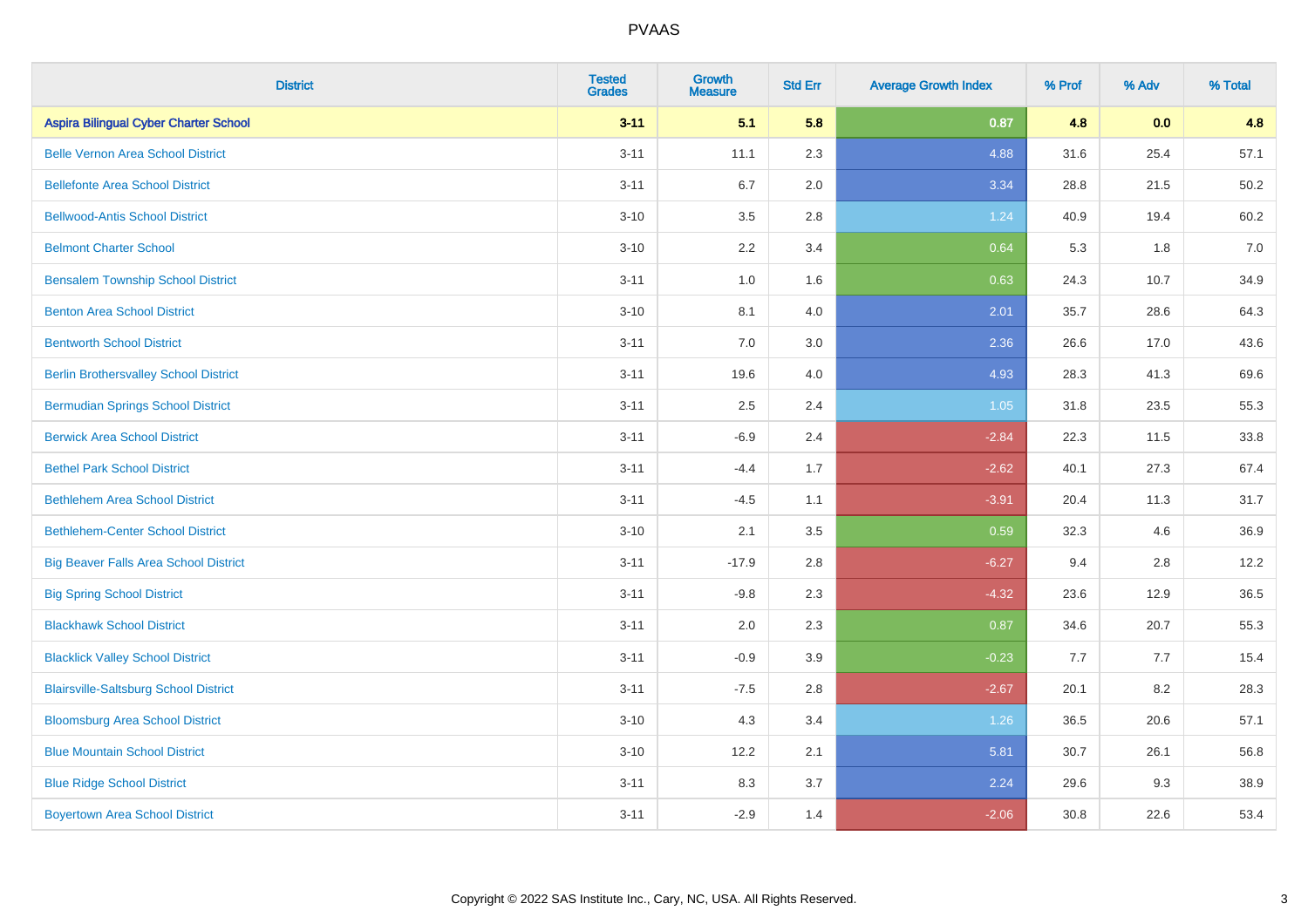| <b>District</b>                                 | <b>Tested</b><br><b>Grades</b> | <b>Growth</b><br><b>Measure</b> | <b>Std Err</b> | <b>Average Growth Index</b> | % Prof | % Adv | % Total |
|-------------------------------------------------|--------------------------------|---------------------------------|----------------|-----------------------------|--------|-------|---------|
| <b>Aspira Bilingual Cyber Charter School</b>    | $3 - 11$                       | 5.1                             | 5.8            | 0.87                        | 4.8    | 0.0   | 4.8     |
| Boys Latin Of Philadelphia Charter School       | $6 - 12$                       | $-8.0$                          | 2.7            | $-3.02$                     | 1.4    | 0.0   | 1.4     |
| <b>Bradford Area School District</b>            | $3-12$                         | $-1.8$                          | 2.3            | $-0.79$                     | 31.2   | 16.7  | 47.9    |
| <b>Brandywine Heights Area School District</b>  | $3 - 11$                       | 5.8                             | 2.6            | 2.27                        | 27.7   | 28.6  | 56.2    |
| <b>Brentwood Borough School District</b>        | $3 - 11$                       | 1.3                             | 3.0            | 0.44                        | 20.2   | 16.0  | 36.2    |
| <b>Bristol Borough School District</b>          | $3 - 12$                       | $-5.9$                          | 2.9            | $-2.00$                     | 27.8   | 3.3   | 31.1    |
| <b>Bristol Township School District</b>         | $3 - 11$                       | $-7.4$                          | 1.4            | $-5.32$                     | 13.8   | 4.6   | 18.4    |
| <b>Brockway Area School District</b>            | $3 - 11$                       | $-0.4$                          | 3.5            | $-0.11$                     | 41.2   | 13.8  | 55.0    |
| <b>Brookville Area School District</b>          | $3 - 11$                       | 6.8                             | 3.1            | 2.19                        | 46.1   | 14.6  | 60.7    |
| <b>Brownsville Area School District</b>         | $3 - 12$                       | 3.9                             | 3.8            | 1.04                        | 22.0   | 8.5   | 30.5    |
| <b>Bucks County Technical High School</b>       | $9 - 10$                       | $-2.9$                          | 2.2            | $-1.29$                     | 27.7   | 10.4  | 38.2    |
| <b>Burgettstown Area School District</b>        | $3 - 11$                       | $-11.2$                         | 3.2            | $-3.46$                     | 16.0   | 2.7   | 18.7    |
| <b>Burrell School District</b>                  | $3 - 11$                       | $-1.5$                          | 3.3            | $-0.44$                     | 27.8   | 17.7  | 45.6    |
| <b>Butler Area School District</b>              | $3 - 11$                       | $-14.1$                         | $1.5\,$        | $-9.60$                     | 26.4   | 11.1  | 37.5    |
| <b>California Area School District</b>          | $3 - 10$                       | $-13.7$                         | 4.5            | $-3.06$                     | 41.7   | 16.7  | 58.3    |
| <b>Cambria Heights School District</b>          | $3 - 10$                       | $-6.2$                          | 2.9            | $-2.11$                     | 25.0   | 13.0  | 38.0    |
| <b>Cameron County School District</b>           | $3 - 12$                       | $-5.0$                          | 4.4            | $-1.12$                     | 34.9   | 4.8   | 39.7    |
| <b>Camp Hill School District</b>                | $3 - 12$                       | 20.7                            | 2.9            | 7.00                        | 32.3   | 41.4  | 73.7    |
| <b>Canon-Mcmillan School District</b>           | $3 - 11$                       | $-5.0$                          | $1.5\,$        | $-3.25$                     | 30.8   | 28.5  | 59.3    |
| <b>Canton Area School District</b>              | $3 - 11$                       | 8.4                             | 2.9            | 2.92                        | 13.8   | 23.0  | 36.8    |
| Capital Area School for the Arts Charter School | $9 - 11$                       | 14.2                            | 4.5            | 3.13                        | 27.5   | 30.0  | 57.5    |
| <b>Carbon Career &amp; Technical Institute</b>  | $9 - 11$                       | $-9.3$                          | 3.2            | $-2.92$                     | 19.6   | 2.2   | 21.7    |
| <b>Carbondale Area School District</b>          | $3 - 10$                       | $-2.8$                          | 3.2            | $-0.87$                     | 27.5   | 2.9   | 30.4    |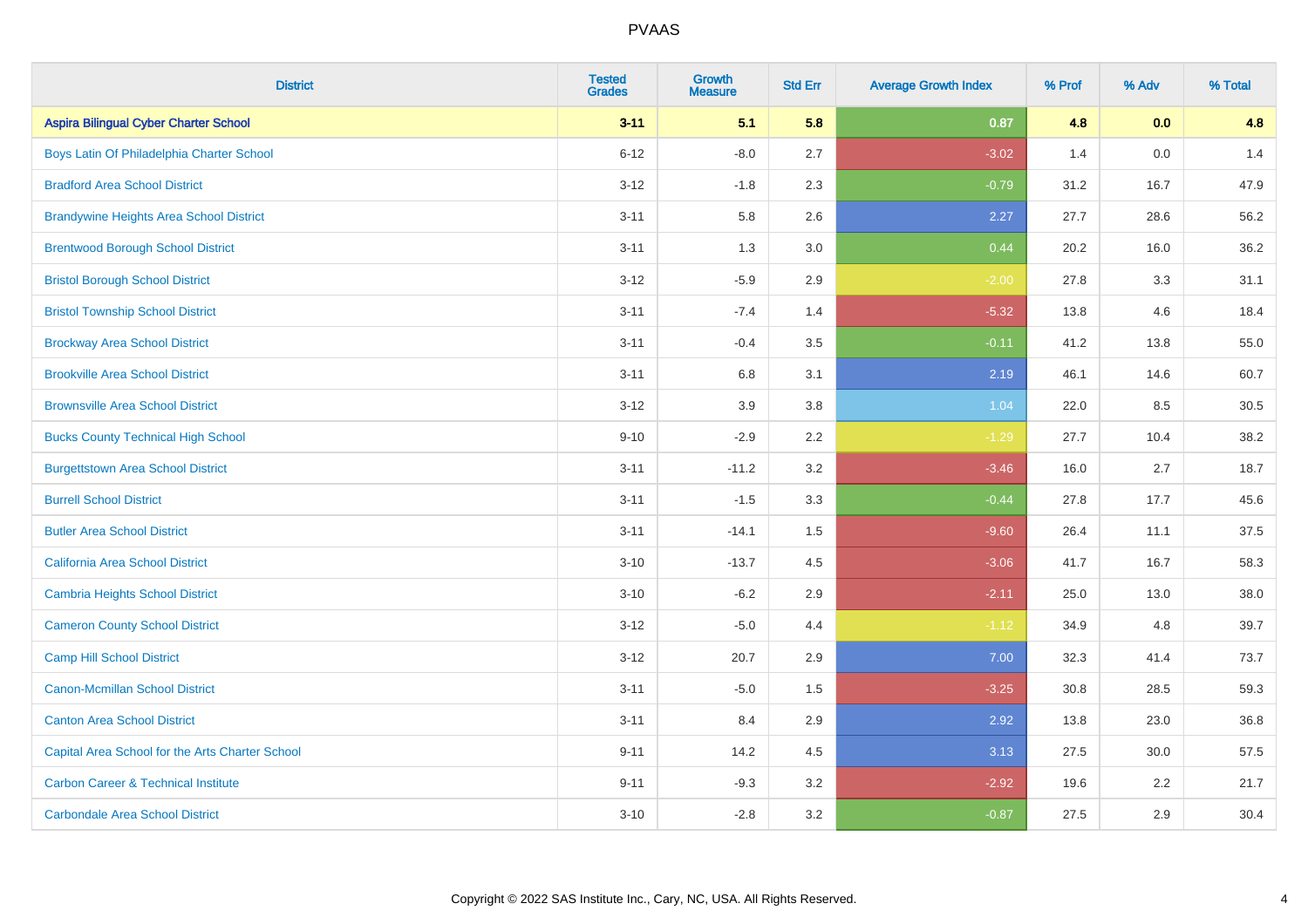| <b>District</b>                                         | <b>Tested</b><br><b>Grades</b> | Growth<br><b>Measure</b> | <b>Std Err</b> | <b>Average Growth Index</b> | % Prof | % Adv | % Total |
|---------------------------------------------------------|--------------------------------|--------------------------|----------------|-----------------------------|--------|-------|---------|
| <b>Aspira Bilingual Cyber Charter School</b>            | $3 - 11$                       | 5.1                      | 5.8            | 0.87                        | 4.8    | 0.0   | 4.8     |
| <b>Carlisle Area School District</b>                    | $3 - 11$                       | $-5.2$                   | 1.7            | $-2.99$                     | 28.0   | 19.3  | 47.3    |
| <b>Carlynton School District</b>                        | $3 - 11$                       | $-2.0$                   | 3.2            | $-0.62$                     | 27.9   | 5.2   | 33.1    |
| <b>Carmichaels Area School District</b>                 | $3 - 10$                       | $-7.0$                   | 3.1            | $-2.30$                     | 17.8   | 9.6   | 27.4    |
| Catasauqua Area School District                         | $3 - 12$                       | $-7.3$                   | 2.8            | $-2.58$                     | 27.1   | 11.2  | 38.3    |
| <b>Centennial School District</b>                       | $3 - 10$                       | 1.5                      | 1.5            | 0.98                        | 23.6   | 12.4  | 36.0    |
| Center For Student Learning Charter School At Pennsbury | $6 - 12$                       | $-3.3$                   | 6.0            | $-0.55$                     | 23.1   | 0.0   | 23.1    |
| <b>Central Bucks School District</b>                    | $3 - 11$                       | 15.5                     | 0.9            | 17.94                       | 34.8   | 41.4  | 76.2    |
| <b>Central Cambria School District</b>                  | $3 - 11$                       | $-12.7$                  | 2.3            | $-5.61$                     | 19.4   | 7.4   | 26.9    |
| <b>Central Columbia School District</b>                 | $3 - 12$                       | 0.3                      | 2.3            | 0.12                        | 25.4   | 37.6  | 63.0    |
| <b>Central Dauphin School District</b>                  | $3 - 11$                       | $-5.2$                   | 1.2            | $-4.24$                     | 29.3   | 8.7   | 38.0    |
| <b>Central Fulton School District</b>                   | $3 - 11$                       | $-13.3$                  | 3.2            | $-4.20$                     | 18.1   | 9.7   | 27.8    |
| <b>Central Greene School District</b>                   | $3 - 11$                       | $-0.4$                   | 2.5            | $-0.15$                     | 27.8   | 14.8  | 42.6    |
| <b>Central Valley School District</b>                   | $3 - 10$                       | 4.7                      | 2.6            | 1.83                        | 37.8   | 18.5  | 56.3    |
| <b>Central York School District</b>                     | $3 - 12$                       | 12.9                     | 1.5            | 8.64                        | 31.4   | 24.1  | 55.5    |
| <b>Chambersburg Area School District</b>                | $3 - 11$                       | $-5.6$                   | 1.3            | $-4.42$                     | 24.2   | 15.2  | 39.4    |
| <b>Charleroi School District</b>                        | $3 - 11$                       | $-4.3$                   | 2.7            | $-1.55$                     | 22.2   | 15.9  | 38.1    |
| <b>Chartiers Valley School District</b>                 | $3 - 11$                       | $-9.1$                   | 2.1            | $-4.23$                     | 20.7   | 17.4  | 38.0    |
| <b>Chartiers-Houston School District</b>                | $3 - 10$                       | $-16.5$                  | 3.5            | $-4.79$                     | 26.3   | 6.6   | 32.9    |
| <b>Cheltenham School District</b>                       | $3 - 11$                       | $-17.6$                  | 2.0            | $-8.74$                     | 24.4   | 8.3   | 32.6    |
| <b>Chester Charter Scholars Academy Charter School</b>  | $3 - 12$                       | $-6.2$                   | 3.3            | $-1.88$                     | 2.2    | 0.0   | 2.2     |
| <b>Chester-Upland School District</b>                   | $3 - 11$                       | $-3.6$                   | 2.6            | $-1.38$                     | 1.6    | 0.0   | 1.6     |
| <b>Chestnut Ridge School District</b>                   | $3 - 12$                       | 4.0                      | 2.9            | 1.38                        | 33.2   | 11.0  | 44.2    |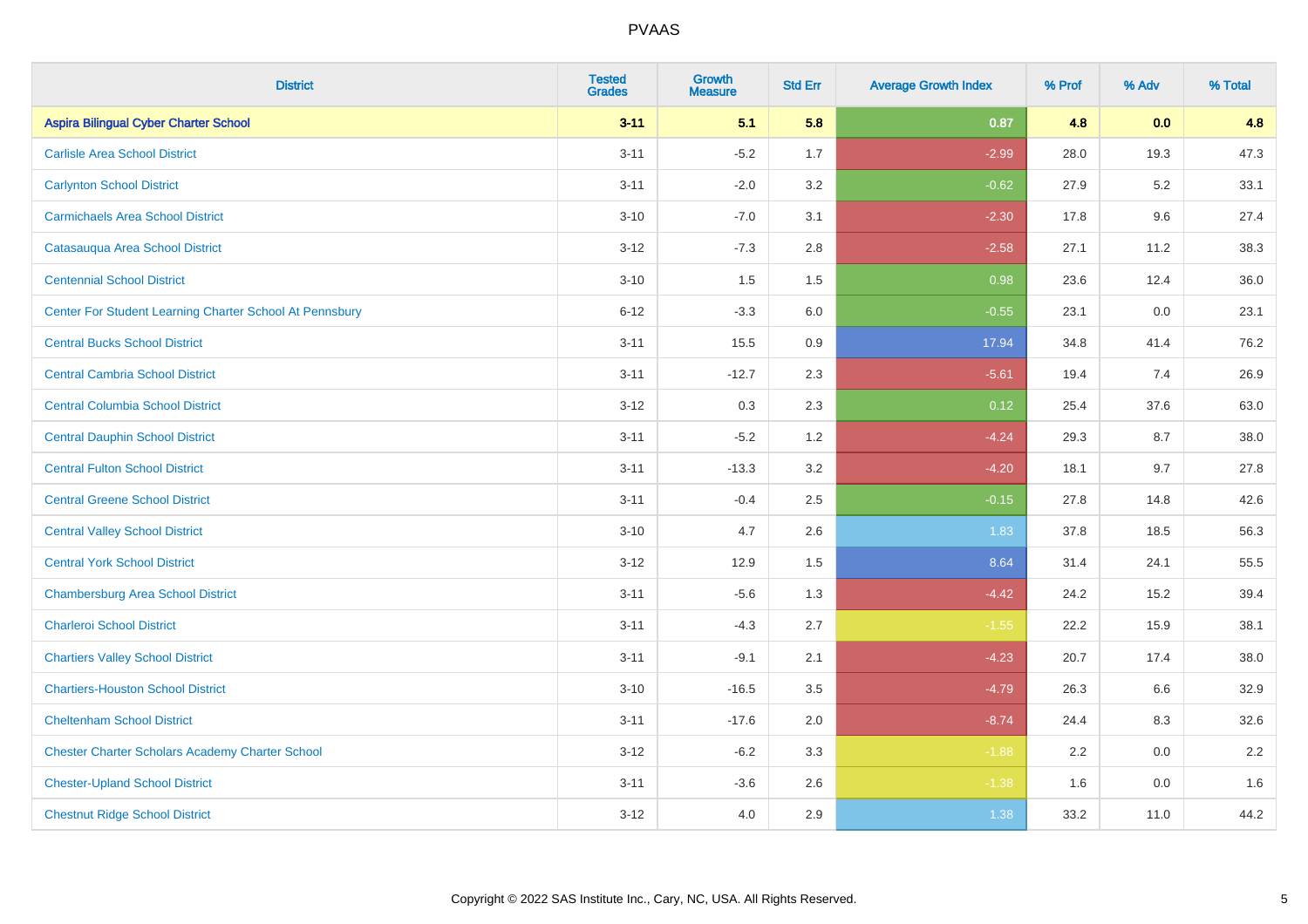| <b>District</b>                                    | <b>Tested</b><br><b>Grades</b> | <b>Growth</b><br><b>Measure</b> | <b>Std Err</b> | <b>Average Growth Index</b> | % Prof  | % Adv | % Total |
|----------------------------------------------------|--------------------------------|---------------------------------|----------------|-----------------------------|---------|-------|---------|
| <b>Aspira Bilingual Cyber Charter School</b>       | $3 - 11$                       | 5.1                             | 5.8            | 0.87                        | 4.8     | 0.0   | 4.8     |
| <b>Chichester School District</b>                  | $3 - 11$                       | $-1.8$                          | 4.2            | $-0.44$                     | 40.0    | 14.0  | 54.0    |
| <b>City CHS</b>                                    | $10 - 11$                      | $-5.6$                          | 2.4            | $-2.34$                     | 15.9    | 1.5   | 17.4    |
| <b>Clairton City School District</b>               | $3 - 11$                       | $-1.6$                          | 5.0            | $-0.32$                     | $3.8\,$ | 0.5   | 4.4     |
| <b>Clarion Area School District</b>                | $3 - 11$                       | 3.2                             | 3.7            | 0.88                        | 31.7    | 13.3  | 45.0    |
| <b>Clarion-Limestone Area School District</b>      | $3 - 12$                       | $-10.0$                         | 3.6            | $-2.76$                     | 28.3    | 20.0  | 48.3    |
| <b>Claysburg-Kimmel School District</b>            | $3 - 11$                       | $-1.2$                          | 5.2            | $-0.22$                     | 5.0     | 0.0   | $5.0$   |
| <b>Clearfield Area School District</b>             | $3 - 10$                       | $-1.3$                          | 3.7            | $-0.34$                     | 43.9    | 24.6  | 68.4    |
| <b>Coatesville Area School District</b>            | $3 - 11$                       | $-9.5$                          | 1.6            | $-5.81$                     | 12.8    | 3.3   | 16.2    |
| <b>Cocalico School District</b>                    | $3 - 11$                       | 12.3                            | 1.9            | 6.48                        | 28.2    | 32.3  | 60.5    |
| <b>Collegium Charter School</b>                    | $3 - 10$                       | 21.2                            | 2.6            | 8.18                        | 25.4    | 16.4  | 41.8    |
| <b>Colonial School District</b>                    | $3 - 11$                       | 22.1                            | 1.6            | 13.55                       | 27.2    | 43.5  | 70.6    |
| <b>Columbia Borough School District</b>            | $3 - 12$                       | $-1.1$                          | 3.6            | $-0.31$                     | 17.2    | 1.7   | 19.0    |
| Columbia-Montour AVTS                              | $9 - 10$                       | $-7.1$                          | 2.8            | $-2.52$                     | 19.5    | 3.2   | 22.7    |
| <b>Commodore Perry School District</b>             | $3 - 11$                       | $-10.4$                         | 4.5            | $-2.30$                     | 29.4    | 5.9   | 35.3    |
| <b>Commonwealth Charter Academy Charter School</b> | $3 - 10$                       | 4.2                             | 1.6            | 2.68                        | 27.0    | 15.6  | 42.5    |
| Community Academy Of Philadelphia Charter School   | $3 - 11$                       | 0.1                             | 2.6            | 0.06                        | 9.7     | 2.6   | 12.4    |
| Conemaugh Township Area School District            | $3 - 12$                       | 4.8                             | 3.5            | 1.39                        | 30.9    | 27.8  | 58.8    |
| <b>Conemaugh Valley School District</b>            | $3 - 12$                       | $-6.3$                          | 4.1            | $-1.54$                     | 23.7    | 5.1   | 28.8    |
| <b>Conestoga Valley School District</b>            | $3 - 11$                       | 2.4                             | 1.7            | 1.43                        | 35.0    | 23.5  | 58.5    |
| <b>Conewago Valley School District</b>             | $3 - 12$                       | 7.6                             | 1.7            | 4.46                        | 41.3    | 19.4  | 60.6    |
| <b>Conneaut School District</b>                    | $3 - 12$                       | $-2.3$                          | 2.6            | $-0.91$                     | 27.4    | 9.7   | 37.1    |
| <b>Connellsville Area School District</b>          | $3 - 11$                       | $-5.3$                          | 2.0            | $-2.67$                     | 24.2    | 5.0   | 29.1    |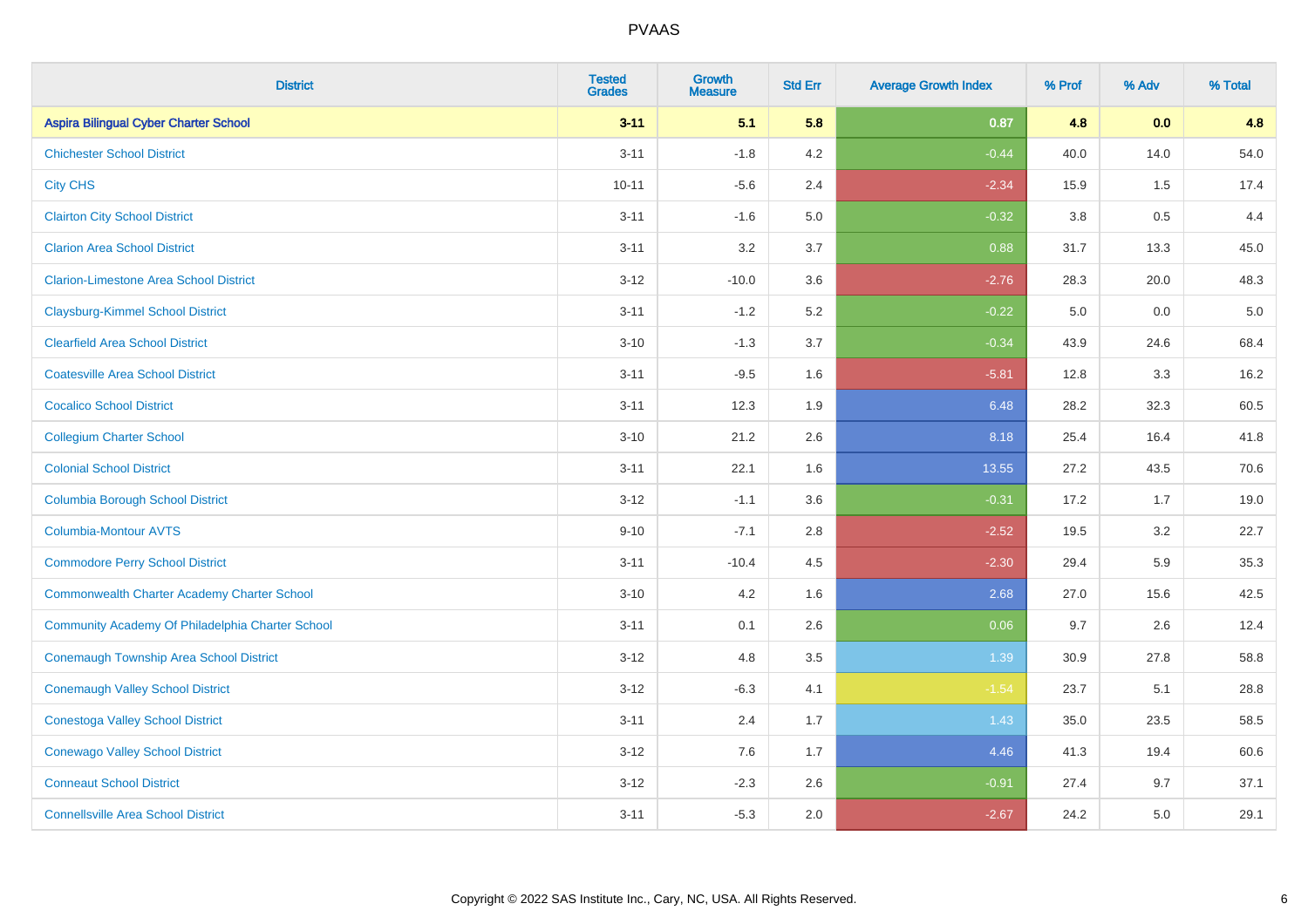| <b>District</b>                              | <b>Tested</b><br><b>Grades</b> | Growth<br><b>Measure</b> | <b>Std Err</b> | <b>Average Growth Index</b> | % Prof | % Adv | % Total |
|----------------------------------------------|--------------------------------|--------------------------|----------------|-----------------------------|--------|-------|---------|
| <b>Aspira Bilingual Cyber Charter School</b> | $3 - 11$                       | 5.1                      | 5.8            | 0.87                        | 4.8    | 0.0   | 4.8     |
| <b>Conrad Weiser Area School District</b>    | $3 - 11$                       | 7.1                      | 2.1            | 3.34                        | 28.2   | 14.4  | 42.6    |
| <b>Cornell School District</b>               | $3 - 11$                       | $-5.5$                   | 4.6            | $-1.20$                     | 11.3   | 3.2   | 14.5    |
| <b>Cornwall-Lebanon School District</b>      | $3 - 11$                       | 8.2                      | 1.6            | 5.24                        | 28.0   | 20.5  | 48.6    |
| <b>Corry Area School District</b>            | $3 - 11$                       | $-6.8$                   | 2.3            | $-3.01$                     | 24.0   | 8.8   | 32.8    |
| <b>Coudersport Area School District</b>      | $3 - 11$                       | 14.8                     | 3.4            | 4.33                        | 34.7   | 28.0  | 62.7    |
| <b>Council Rock School District</b>          | $3 - 11$                       | 13.5                     | 1.1            | 12.27                       | 32.0   | 35.4  | 67.4    |
| <b>Cranberry Area School District</b>        | $3 - 12$                       | $-0.9$                   | 3.1            | $-0.29$                     | 25.5   | 9.7   | 35.2    |
| <b>Crawford Central School District</b>      | $3 - 11$                       | 5.7                      | 2.1            | 2.71                        | 26.4   | 15.8  | 42.1    |
| <b>Crestwood School District</b>             | $3 - 11$                       | $-3.4$                   | 2.2            | $-1.52$                     | 33.1   | 21.7  | 54.9    |
| <b>Cumberland Valley School District</b>     | $3 - 12$                       | 18.6                     | 1.2            | 15.79                       | 31.3   | 39.2  | 70.5    |
| <b>Dallas School District</b>                | $3 - 11$                       | 8.1                      | 2.1            | 3.87                        | 32.4   | 22.4  | 54.8    |
| <b>Dallastown Area School District</b>       | $3 - 11$                       | 19.9                     | 1.4            | 14.14                       | 36.8   | 34.2  | 71.0    |
| Daniel Boone Area School District            | $3 - 12$                       | 0.9                      | 1.9            | 0.46                        | 28.9   | 22.0  | 51.0    |
| <b>Danville Area School District</b>         | $3 - 11$                       | 18.4                     | 2.6            | 7.19                        | 32.0   | 46.1  | 78.1    |
| <b>Dauphin County Technical School</b>       | $9 - 11$                       | $-3.9$                   | 2.3            | $-1.67$                     | 18.3   | 11.1  | 29.3    |
| <b>Deer Lakes School District</b>            | $3 - 11$                       | $-10.0$                  | 2.5            | $-4.02$                     | 27.7   | 9.9   | 37.6    |
| <b>Delaware Valley School District</b>       | $3 - 11$                       | 15.7                     | 1.6            | 9.62                        | 36.7   | 32.1  | 68.8    |
| <b>Derry Area School District</b>            | $3 - 11$                       | $-11.8$                  | 2.6            | $-4.53$                     | 34.8   | 6.1   | 40.9    |
| <b>Derry Township School District</b>        | $3 - 10$                       | 20.1                     | 2.0            | 10.20                       | 32.8   | 46.9  | 79.7    |
| <b>Donegal School District</b>               | $3 - 12$                       | 5.9                      | 2.2            | 2.72                        | 34.1   | 23.1  | 57.2    |
| <b>Dover Area School District</b>            | $3 - 12$                       | 7.1                      | 1.9            | 3.78                        | 33.0   | 18.7  | 51.7    |
| Downingtown Area School District             | $3 - 11$                       | 4.4                      | 1.1            | 4.06                        | 30.1   | 32.0  | 62.2    |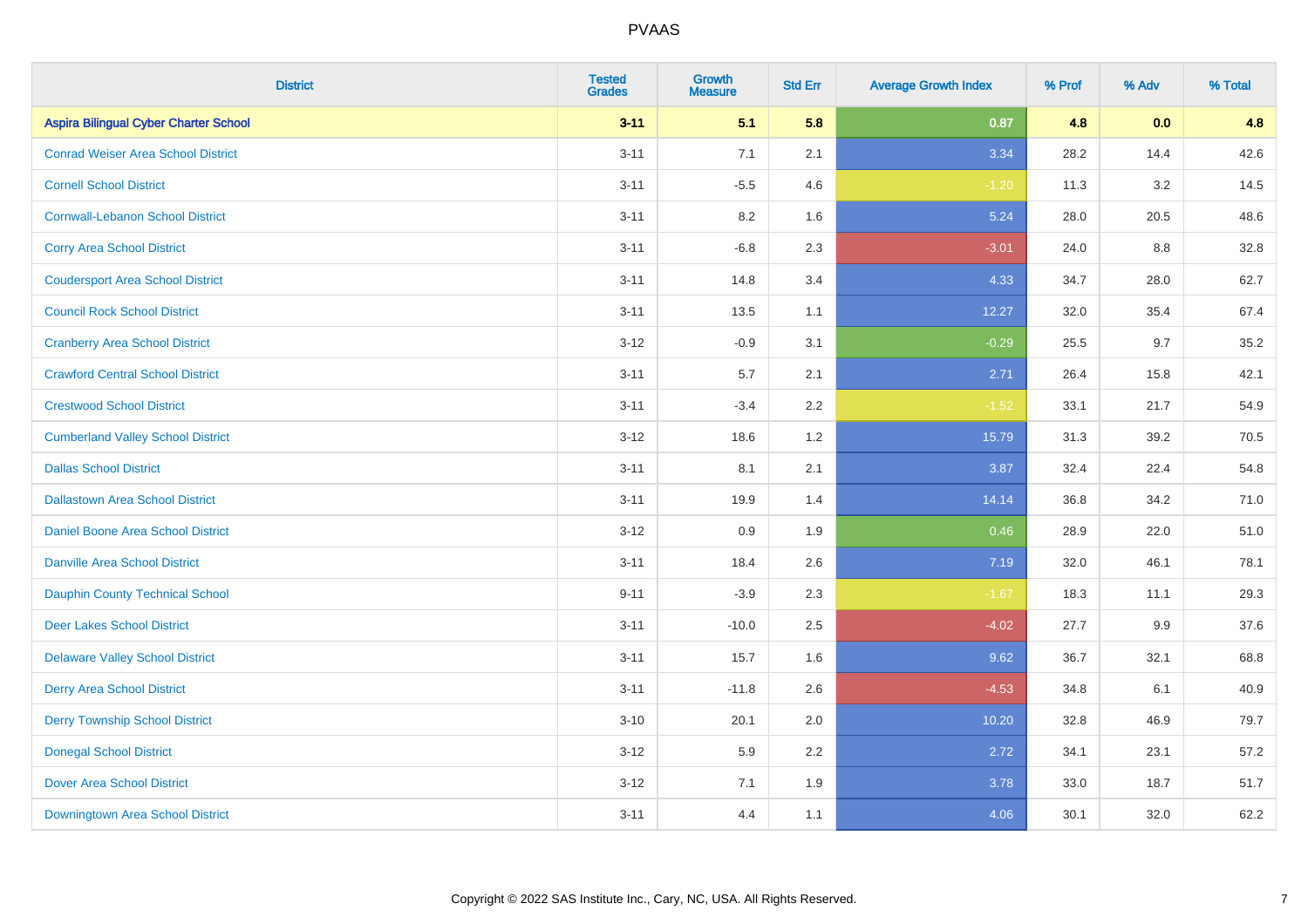| <b>District</b>                                   | <b>Tested</b><br><b>Grades</b> | Growth<br><b>Measure</b> | <b>Std Err</b> | <b>Average Growth Index</b> | % Prof | % Adv | % Total |
|---------------------------------------------------|--------------------------------|--------------------------|----------------|-----------------------------|--------|-------|---------|
| <b>Aspira Bilingual Cyber Charter School</b>      | $3 - 11$                       | 5.1                      | 5.8            | 0.87                        | 4.8    | 0.0   | 4.8     |
| Dr Robert Ketterer Charter School Inc             | $6 - 12$                       | 7.1                      | 4.3            | 1.66                        | 7.3    | 1.7   | 9.0     |
| <b>Dubois Area School District</b>                | $3 - 11$                       | $-2.8$                   | 2.0            | $-1.37$                     | 35.5   | 19.0  | 54.6    |
| <b>Dunmore School District</b>                    | $3 - 11$                       | $-12.2$                  | 2.7            | $-4.51$                     | 15.0   | 5.3   | 20.4    |
| <b>East Allegheny School District</b>             | $3 - 11$                       | $-6.4$                   | 3.0            | $-2.11$                     | 21.0   | 7.4   | 28.4    |
| <b>East Lycoming School District</b>              | $3 - 11$                       | $-10.9$                  | 2.1            | $-5.08$                     | 22.5   | 8.2   | 30.8    |
| <b>East Penn School District</b>                  | $3 - 11$                       | 8.9                      | 1.2            | 7.61                        | 32.8   | 26.4  | 59.2    |
| East Pennsboro Area School District               | $3 - 11$                       | 4.8                      | 2.1            | 2.26                        | 36.8   | 16.9  | 53.7    |
| East Stroudsburg Area School District             | $3 - 11$                       | $-4.9$                   | 1.4            | $-3.38$                     | 22.7   | 12.5  | 35.2    |
| <b>Eastern Lancaster County School District</b>   | $3 - 12$                       | 2.9                      | 3.2            | 0.91                        | 35.2   | 36.4  | 71.6    |
| <b>Eastern Lebanon County School District</b>     | $3 - 11$                       | 4.0                      | 2.1            | 1.89                        | 23.5   | 11.5  | 35.0    |
| <b>Eastern York School District</b>               | $3 - 11$                       | $-6.2$                   | 2.3            | $-2.70$                     | 27.8   | 18.5  | 46.4    |
| <b>Easton Area School District</b>                | $3 - 12$                       | 6.3                      | 1.3            | 4.91                        | 24.1   | 13.0  | 37.1    |
| <b>Elizabeth Forward School District</b>          | $3 - 11$                       | $-5.5$                   | 2.5            | $-2.25$                     | 32.2   | 12.8  | 45.0    |
| <b>Elizabethtown Area School District</b>         | $3 - 12$                       | 7.1                      | 1.7            | 4.19                        | 36.4   | 27.6  | 64.0    |
| <b>Elk Lake School District</b>                   | $3 - 11$                       | $-6.1$                   | 2.9            | $-2.12$                     | 26.3   | 11.6  | 37.9    |
| <b>Ellwood City Area School District</b>          | $3 - 11$                       | $-12.5$                  | 3.1            | $-4.00$                     | 26.7   | 8.7   | 35.4    |
| <b>Environmental Charter School At Frick Park</b> | $3-9$                          | $-6.2$                   | 3.7            | $-1.67$                     | 25.9   | 3.4   | 29.3    |
| <b>Ephrata Area School District</b>               | $3 - 11$                       | 6.8                      | 1.7            | 4.08                        | 31.6   | 17.1  | 48.8    |
| <b>Erie City School District</b>                  | $3 - 12$                       | $-4.5$                   | 1.4            | $-3.09$                     | 13.4   | 6.7   | 20.1    |
| Esperanza Academy Charter School                  | $4 - 11$                       | 2.1                      | 2.1            | 1.01                        | 14.2   | 3.6   | 17.8    |
| Esperanza Cyber Charter School                    | $3 - 11$                       | 7.1                      | 6.1            | 1.15                        | 8.8    | 2.9   | 11.8    |
| <b>Everett Area School District</b>               | $3 - 11$                       | $-1.1$                   | 3.1            | $-0.34$                     | 34.2   | 13.2  | 47.4    |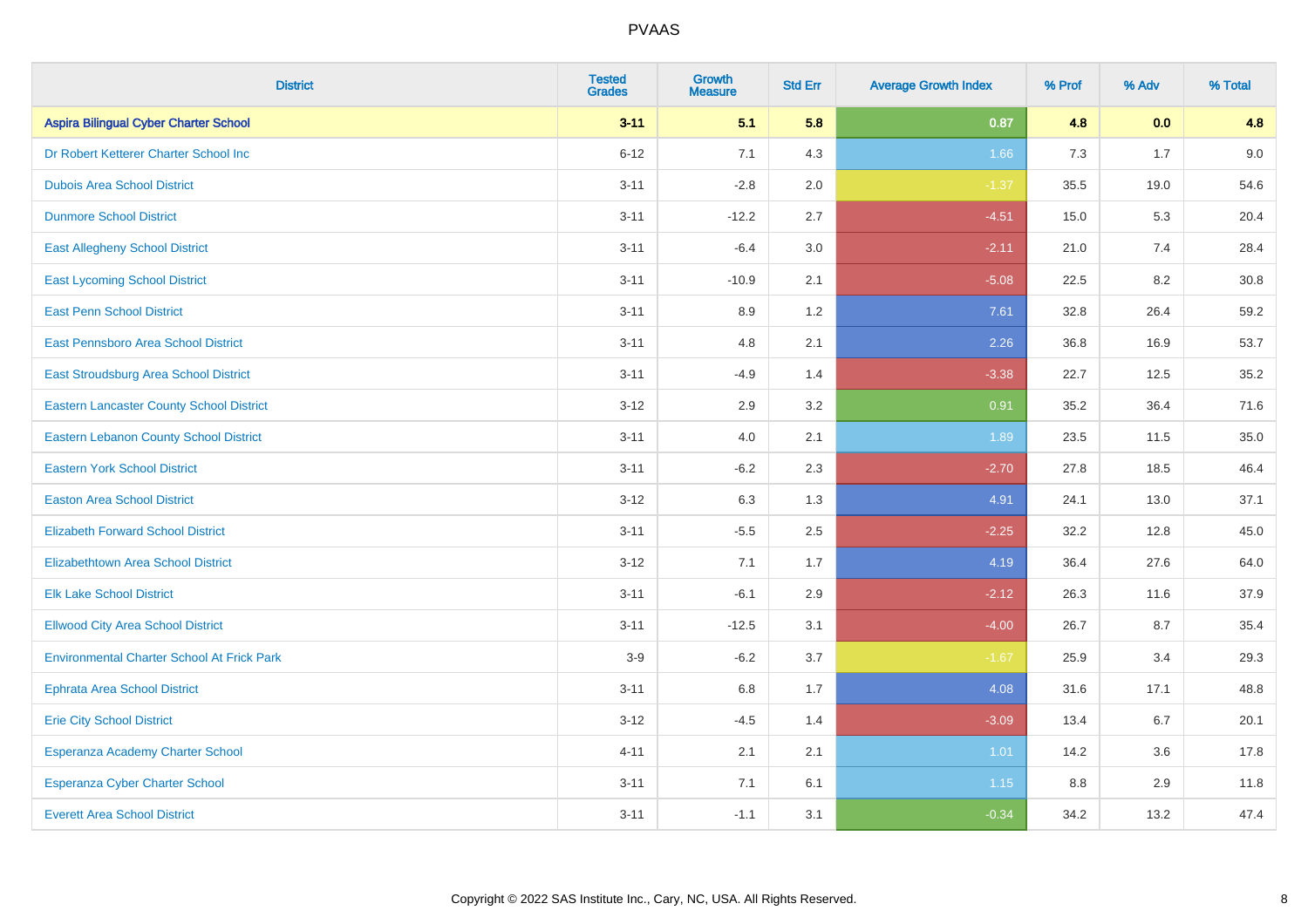| <b>District</b>                                   | <b>Tested</b><br><b>Grades</b> | <b>Growth</b><br><b>Measure</b> | <b>Std Err</b> | <b>Average Growth Index</b> | % Prof | % Adv   | % Total |
|---------------------------------------------------|--------------------------------|---------------------------------|----------------|-----------------------------|--------|---------|---------|
| <b>Aspira Bilingual Cyber Charter School</b>      | $3 - 11$                       | 5.1                             | 5.8            | 0.87                        | 4.8    | 0.0     | 4.8     |
| <b>Evergreen Community Charter School</b>         | $6 - 11$                       | $-1.1$                          | 4.7            | $-0.23$                     | 34.6   | 26.9    | 61.5    |
| <b>Executive Education Academy Charter School</b> | $3 - 10$                       | $-14.6$                         | 3.0            | $-4.81$                     | 8.5    | 1.2     | 9.8     |
| <b>Exeter Township School District</b>            | $3 - 11$                       | $-1.0$                          | 1.7            | $-0.58$                     | 27.2   | 15.6    | 42.8    |
| <b>Fairfield Area School District</b>             | $3 - 11$                       | $-0.5$                          | 3.6            | $-0.13$                     | 43.9   | 6.1     | 50.0    |
| <b>Fairview School District</b>                   | $3 - 11$                       | 8.3                             | 2.4            | 3.43                        | 41.9   | 34.9    | 76.7    |
| <b>Fannett-Metal School District</b>              | $3 - 11$                       | $-22.3$                         | 4.8            | $-4.65$                     | 16.4   | 6.6     | 23.0    |
| <b>Farrell Area School District</b>               | $3 - 11$                       | $-1.9$                          | 4.2            | $-0.44$                     | 9.3    | 11.6    | 20.9    |
| <b>Ferndale Area School District</b>              | $3 - 10$                       | $-1.1$                          | 4.1            | $-0.27$                     | 21.0   | 7.9     | 29.0    |
| <b>Fleetwood Area School District</b>             | $3 - 10$                       | 10.4                            | 2.0            | 5.19                        | 31.7   | 25.8    | 57.5    |
| <b>Forbes Road School District</b>                | $3 - 11$                       | $-11.5$                         | 4.7            | $-2.43$                     | 23.1   | 10.3    | 33.3    |
| <b>Forest Area School District</b>                | $3 - 11$                       | $-1.8$                          | 4.7            | $-0.37$                     | 18.9   | 15.1    | 34.0    |
| <b>Forest City Regional School District</b>       | $3 - 12$                       | $-1.2$                          | 3.6            | $-0.33$                     | 26.5   | $8.2\,$ | 34.7    |
| <b>Forest Hills School District</b>               | $3 - 11$                       | 1.8                             | 2.5            | 0.71                        | 28.8   | 10.3    | 39.1    |
| <b>Fort Cherry School District</b>                | $3 - 10$                       | $-0.7$                          | 3.1            | $-0.21$                     | 30.6   | 14.1    | 44.7    |
| <b>Fort Leboeuf School District</b>               | $3 - 11$                       | 3.5                             | 2.2            | 1.58                        | 32.0   | 16.8    | 48.8    |
| Fox Chapel Area School District                   | $3 - 11$                       | 17.6                            | 1.9            | 9.47                        | 22.9   | 52.0    | 74.9    |
| <b>Franklin Area School District</b>              | $3 - 11$                       | $-3.7$                          | 2.6            | $-1.43$                     | 30.5   | 5.9     | 36.4    |
| <b>Franklin Regional School District</b>          | $3 - 11$                       | 11.3                            | 1.8            | 6.13                        | 30.0   | 35.0    | 65.0    |
| <b>Frazier School District</b>                    | $3 - 11$                       | $-18.9$                         | 3.4            | $-5.49$                     | 18.3   | 1.4     | 19.7    |
| <b>Freedom Area School District</b>               | $3 - 11$                       | $-6.3$                          | 3.1            | $-2.04$                     | 22.9   | 8.4     | 31.3    |
| <b>Freeport Area School District</b>              | $3 - 10$                       | $-0.2$                          | 2.1            | $-0.10$                     | 37.4   | 29.8    | 67.2    |
| <b>Galeton Area School District</b>               | $3 - 11$                       | 5.4                             | 5.4            | 1.01                        | 33.3   | 22.2    | 55.6    |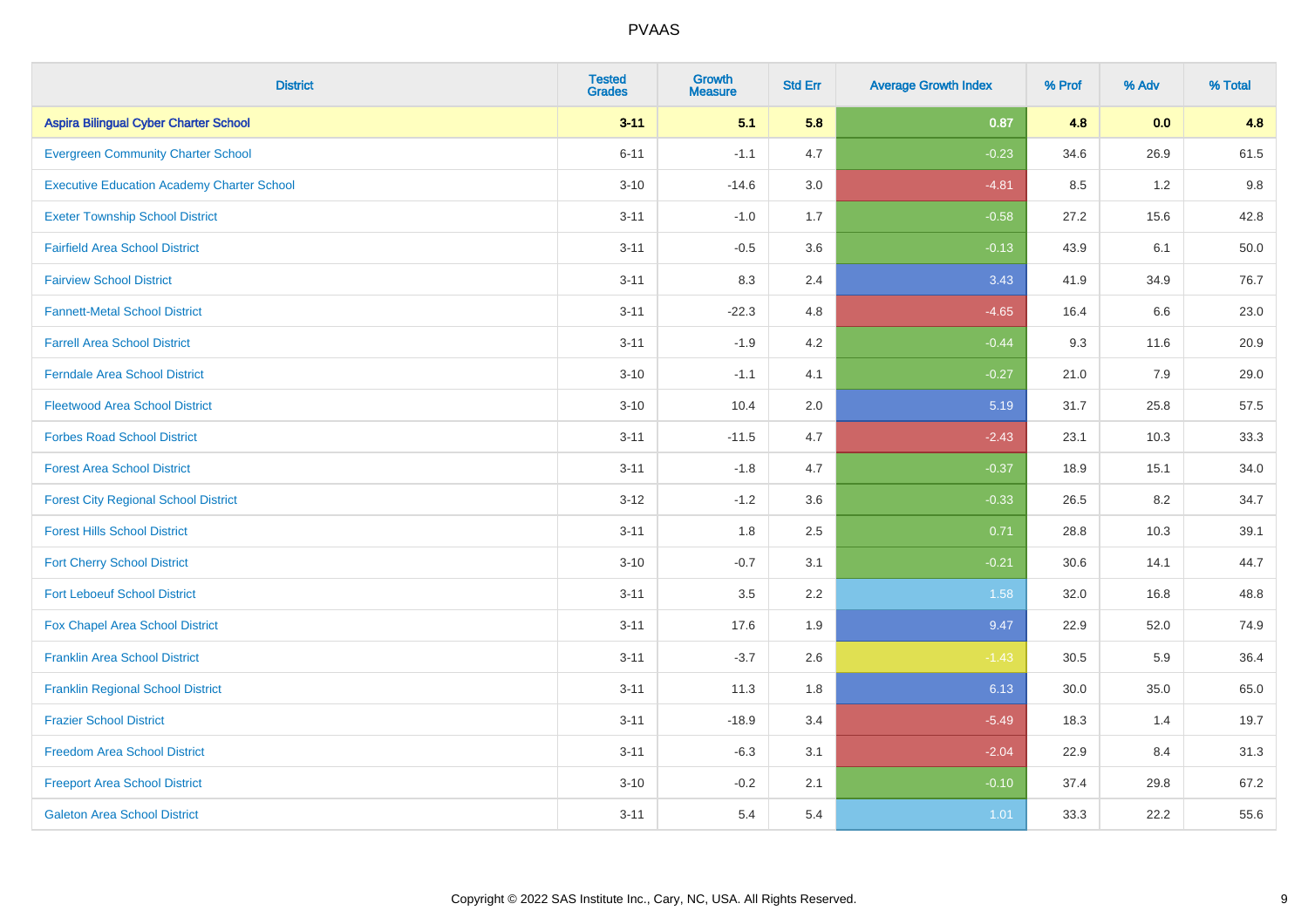| <b>District</b>                               | <b>Tested</b><br><b>Grades</b> | <b>Growth</b><br><b>Measure</b> | <b>Std Err</b> | <b>Average Growth Index</b> | % Prof | % Adv   | % Total |
|-----------------------------------------------|--------------------------------|---------------------------------|----------------|-----------------------------|--------|---------|---------|
| <b>Aspira Bilingual Cyber Charter School</b>  | $3 - 11$                       | 5.1                             | 5.8            | 0.87                        | 4.8    | 0.0     | 4.8     |
| <b>Garnet Valley School District</b>          | $3 - 10$                       | 0.2                             | 1.7            | 0.13                        | 34.9   | 26.4    | 61.3    |
| <b>Gateway School District</b>                | $3 - 11$                       | 3.1                             | 2.0            | 1.55                        | 35.7   | 18.5    | 54.2    |
| <b>General Mclane School District</b>         | $3 - 11$                       | $-10.7$                         | 2.4            | $-4.40$                     | 34.0   | 15.6    | 49.6    |
| <b>Gettysburg Area School District</b>        | $3 - 11$                       | $-6.0$                          | 2.0            | $-3.02$                     | 28.8   | 19.6    | 48.5    |
| <b>Girard School District</b>                 | $3 - 11$                       | $-12.3$                         | 2.6            | $-4.76$                     | 29.7   | 18.9    | 48.6    |
| <b>Glendale School District</b>               | $3 - 10$                       | 7.9                             | 3.5            | 2.25                        | 42.6   | 9.3     | 51.8    |
| <b>Governor Mifflin School District</b>       | $3 - 11$                       | $-4.4$                          | 1.6            | $-2.69$                     | 30.3   | 7.7     | 38.0    |
| <b>Great Valley School District</b>           | $3 - 11$                       | 5.4                             | 2.0            | 2.77                        | 33.8   | 33.5    | 67.3    |
| <b>Greater Johnstown School District</b>      | $3 - 11$                       | $-3.5$                          | 2.4            | $-1.45$                     | 10.3   | 1.3     | 11.5    |
| <b>Greater Latrobe School District</b>        | $3 - 11$                       | $-14.1$                         | 2.0            | $-7.14$                     | 41.0   | 12.6    | 53.6    |
| <b>Greater Nanticoke Area School District</b> | $3 - 12$                       | $-6.8$                          | 2.6            | $-2.58$                     | 15.2   | 8.9     | 24.1    |
| <b>Greencastle-Antrim School District</b>     | $3 - 11$                       | $-0.3$                          | 2.0            | $-0.14$                     | 30.9   | 22.2    | 53.1    |
| <b>Greensburg Salem School District</b>       | $3 - 11$                       | $-6.9$                          | 2.2            | $-3.06$                     | 30.3   | 13.3    | 43.6    |
| <b>Greenville Area School District</b>        | $3 - 11$                       | $-13.2$                         | 3.0            | $-4.45$                     | 32.1   | 4.6     | 36.7    |
| <b>Greenwood School District</b>              | $3 - 11$                       | 11.3                            | 3.6            | 3.14                        | 31.2   | 32.8    | 63.9    |
| <b>Grove City Area School District</b>        | $3 - 12$                       | $-8.8$                          | 2.3            | $-3.89$                     | 25.6   | 16.4    | 42.0    |
| <b>Halifax Area School District</b>           | $3 - 11$                       | 5.8                             | 3.5            | 1.64                        | 32.1   | 18.9    | 50.9    |
| <b>Hamburg Area School District</b>           | $3 - 11$                       | 0.6                             | 2.4            | 0.25                        | 28.0   | 15.5    | 43.6    |
| <b>Hampton Township School District</b>       | $3 - 11$                       | 7.4                             | 2.0            | 3.79                        | 37.9   | 39.2    | 77.0    |
| <b>Hanover Area School District</b>           | $3 - 11$                       | $-14.7$                         | 4.7            | $-3.13$                     | 12.1   | 3.0     | 15.2    |
| <b>Hanover Public School District</b>         | $3 - 11$                       | $-12.4$                         | 2.7            | $-4.50$                     | 22.7   | $6.2\,$ | 28.9    |
| <b>Harbor Creek School District</b>           | $3 - 11$                       | 13.4                            | 2.3            | 5.80                        | 34.5   | 40.7    | 75.2    |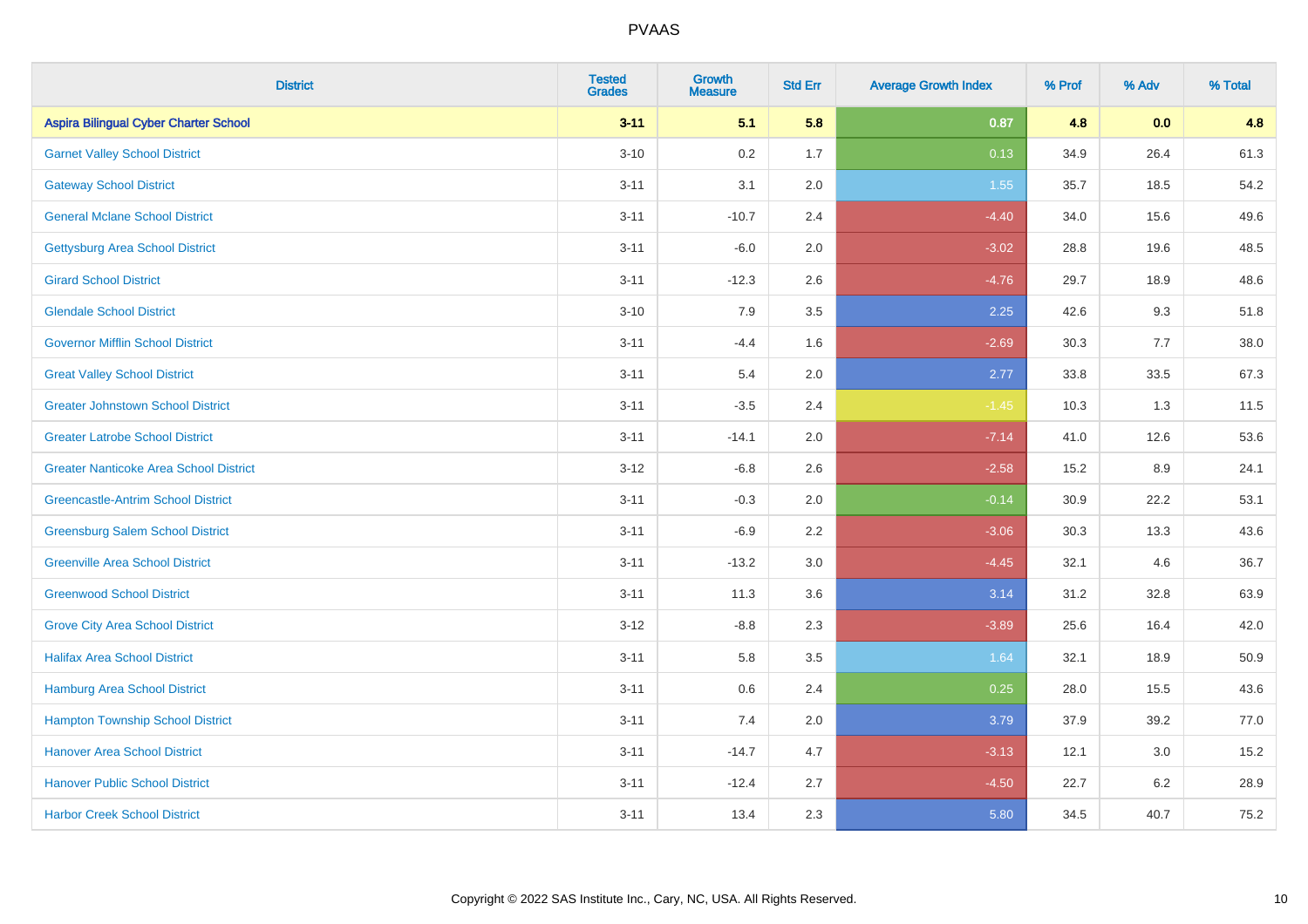| <b>District</b>                               | <b>Tested</b><br><b>Grades</b> | <b>Growth</b><br><b>Measure</b> | <b>Std Err</b> | <b>Average Growth Index</b> | % Prof | % Adv | % Total |
|-----------------------------------------------|--------------------------------|---------------------------------|----------------|-----------------------------|--------|-------|---------|
| <b>Aspira Bilingual Cyber Charter School</b>  | $3 - 11$                       | 5.1                             | 5.8            | 0.87                        | 4.8    | 0.0   | 4.8     |
| Harmony Area School District                  | $3 - 10$                       | $-5.7$                          | 5.0            | $-1.13$                     | 33.3   | 0.0   | 33.3    |
| <b>Harrisburg City School District</b>        | $3 - 11$                       | $-0.2$                          | 2.0            | $-0.11$                     | 6.0    | 2.0   | $8.0\,$ |
| Hatboro-Horsham School District               | $3 - 11$                       | $-2.7$                          | 1.6            | $-1.65$                     | 27.9   | 17.9  | 45.8    |
| <b>Haverford Township School District</b>     | $3 - 11$                       | 1.4                             | 1.4            | $1.05$                      | 36.7   | 26.3  | 63.0    |
| <b>Hazleton Area School District</b>          | $3 - 11$                       | 6.0                             | 1.6            | 3.85                        | 20.5   | 9.0   | 29.5    |
| <b>Hempfield Area School District</b>         | $3 - 12$                       | $-10.2$                         | 1.6            | $-6.37$                     | 28.1   | 19.2  | 47.3    |
| <b>Hempfield School District</b>              | $3 - 11$                       | 13.4                            | 1.3            | 10.53                       | 29.9   | 36.8  | 66.7    |
| <b>Hermitage School District</b>              | $3 - 12$                       | 14.0                            | 2.5            | 5.59                        | 34.0   | 27.0  | 61.0    |
| <b>Highlands School District</b>              | $3 - 11$                       | $-1.3$                          | 2.3            | $-0.55$                     | 32.6   | 10.5  | 43.0    |
| <b>Hollidaysburg Area School District</b>     | $3 - 11$                       | $-2.7$                          | 1.6            | $-1.64$                     | 32.6   | 15.2  | 47.8    |
| <b>Homer-Center School District</b>           | $3 - 11$                       | 8.8                             | 3.5            | 2.53                        | 38.0   | 17.7  | 55.8    |
| Hope For Hyndman Charter School               | $3 - 11$                       | 5.1                             | 5.8            | 0.88                        | 14.3   | 7.1   | 21.4    |
| <b>Hopewell Area School District</b>          | $3 - 11$                       | $0.8\,$                         | 2.6            | 0.31                        | 34.5   | 12.4  | 46.9    |
| Huntingdon Area School District               | $3 - 11$                       | 5.8                             | 2.6            | 2.28                        | 27.8   | 17.4  | 45.2    |
| Imhotep Institute Charter High School         | $9 - 11$                       | $-17.6$                         | 5.8            | $-3.03$                     | 15.4   | 0.0   | 15.4    |
| <b>Indiana Area School District</b>           | $3 - 11$                       | 12.0                            | 2.0            | 5.98                        | 30.0   | 30.4  | 60.3    |
| <b>Innovative Arts Academy Charter School</b> | $6 - 11$                       | $-7.2$                          | 2.5            | $-2.83$                     | 2.0    | 0.0   | 2.0     |
| Insight PA Cyber Charter School               | $3 - 11$                       | $-9.4$                          | 5.8            | $-1.62$                     | 25.6   | 4.6   | 30.2    |
| <b>Interboro School District</b>              | $3 - 12$                       | $-8.4$                          | 2.0            | $-4.27$                     | 27.6   | 6.4   | 34.1    |
| <b>Iroquois School District</b>               | $3 - 11$                       | 13.6                            | 2.8            | 4.83                        | 33.3   | 16.0  | 49.4    |
| Jamestown Area School District                | $3 - 11$                       | $-9.5$                          | 4.1            | $-2.33$                     | 41.5   | 4.9   | 46.3    |
| Jeannette City School District                | $3 - 11$                       | $-0.7$                          | 3.4            | $-0.20$                     | 26.8   | 4.1   | 30.9    |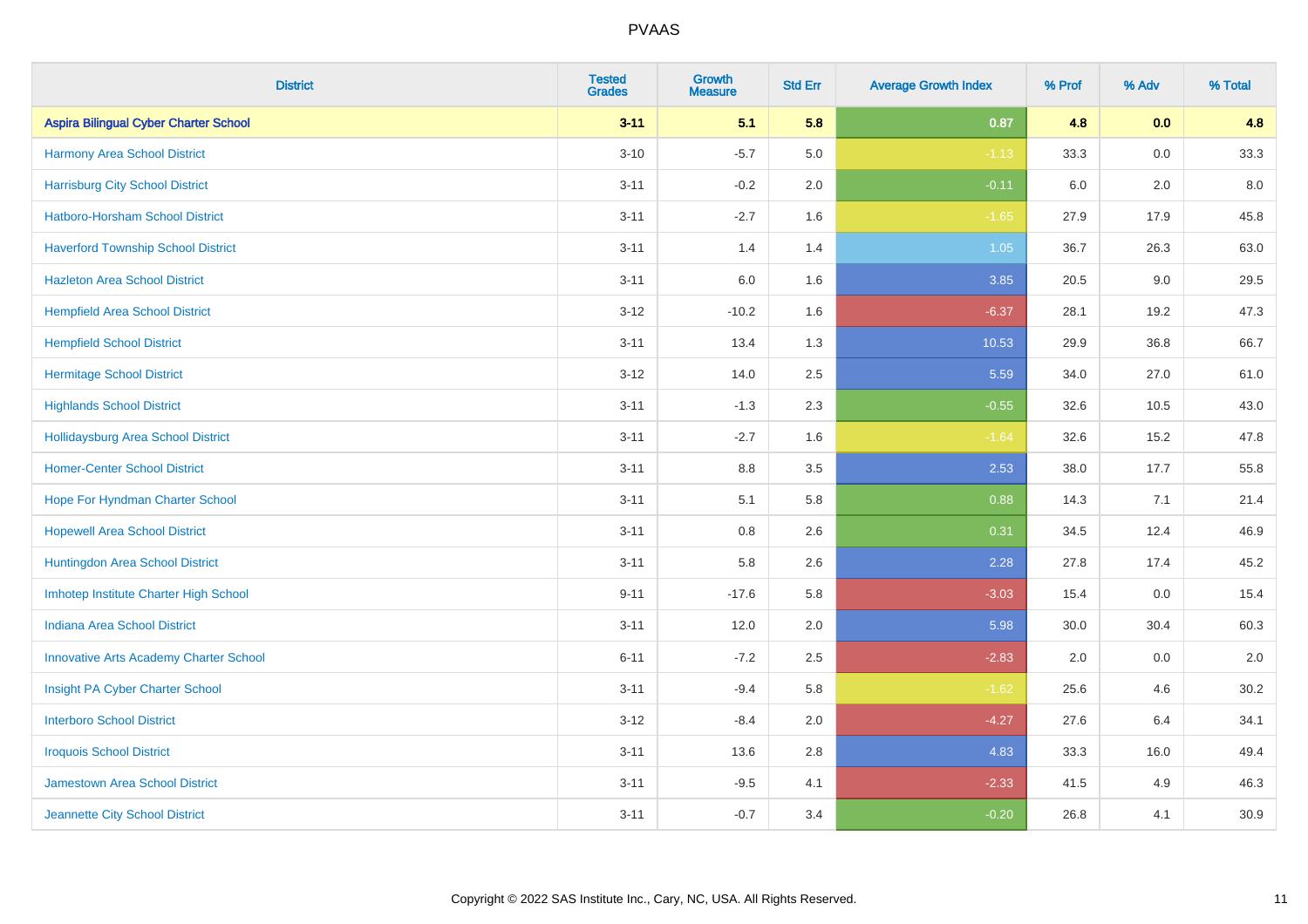| <b>District</b>                                 | <b>Tested</b><br><b>Grades</b> | <b>Growth</b><br><b>Measure</b> | <b>Std Err</b> | <b>Average Growth Index</b> | % Prof | % Adv   | % Total |
|-------------------------------------------------|--------------------------------|---------------------------------|----------------|-----------------------------|--------|---------|---------|
| <b>Aspira Bilingual Cyber Charter School</b>    | $3 - 11$                       | 5.1                             | 5.8            | 0.87                        | 4.8    | 0.0     | 4.8     |
| Jefferson County-Dubois AVTS                    | $9 - 11$                       | $-11.7$                         | 3.1            | $-3.72$                     | 17.6   | $2.8\,$ | 20.4    |
| Jefferson-Morgan School District                | $3 - 10$                       | $-12.0$                         | 3.9            | $-3.09$                     | 28.6   | 6.1     | 34.7    |
| <b>Jenkintown School District</b>               | $3 - 11$                       | $-7.9$                          | 4.1            | $-1.92$                     | 34.1   | 27.3    | 61.4    |
| <b>Jersey Shore Area School District</b>        | $3 - 11$                       | 0.7                             | 2.5            | 0.27                        | 39.3   | 13.6    | 52.9    |
| Jim Thorpe Area School District                 | $3 - 11$                       | $-10.9$                         | 2.4            | $-4.48$                     | 19.5   | 6.0     | 25.5    |
| Johnsonburg Area School District                | $3 - 11$                       | 5.0                             | 3.9            | 1.27                        | 35.5   | 11.8    | 47.4    |
| <b>Juniata County School District</b>           | $3 - 12$                       | 7.7                             | 2.0            | 3.81                        | 22.9   | 18.9    | 41.8    |
| Juniata Valley School District                  | $3 - 11$                       | 1.6                             | 3.2            | 0.51                        | 23.1   | 9.4     | 32.5    |
| <b>Kane Area School District</b>                | $3 - 10$                       | 8.8                             | 2.9            | 3.07                        | 31.4   | 19.8    | 51.2    |
| Karns City Area School District                 | $3 - 11$                       | $-7.2$                          | 2.6            | $-2.71$                     | 26.4   | 20.8    | 47.2    |
| <b>Kennett Consolidated School District</b>     | $3 - 11$                       | $-10.4$                         | 1.7            | $-6.27$                     | 28.7   | 14.0    | 42.7    |
| <b>Keystone Central School District</b>         | $3 - 11$                       | 3.6                             | 1.8            | 2.04                        | 27.1   | 14.6    | 41.8    |
| <b>Keystone Education Center Charter School</b> | $3 - 12$                       | $-6.5$                          | 5.1            | $-1.28$                     | 0.0    | 0.0     | $0.0\,$ |
| <b>Keystone Oaks School District</b>            | $3 - 11$                       | $-7.2$                          | 2.3            | $-3.14$                     | 30.0   | 11.1    | 41.0    |
| <b>Keystone School District</b>                 | $3 - 11$                       | 7.8                             | 5.7            | 1.37                        | 35.0   | 45.0    | 80.0    |
| <b>KIPP Dubois Charter School</b>               | $9 - 10$                       | $-3.0$                          | 3.1            | $-0.95$                     | 10.0   | 0.0     | 10.0    |
| <b>Kiski Area School District</b>               | $3 - 11$                       | $-4.0$                          | 2.0            | $-1.99$                     | 23.1   | 18.2    | 41.3    |
| <b>Kutztown Area School District</b>            | $3 - 12$                       | 9.3                             | 2.8            | 3.34                        | 38.5   | 14.6    | 53.2    |
| La Academia Partnership Charter School          | $6 - 11$                       | $-15.5$                         | 5.7            | $-2.70$                     | 2.3    | 0.0     | 2.3     |
| Lackawanna Trail School District                | $3 - 10$                       | $-11.0$                         | 3.3            | $-3.35$                     | 13.1   | 18.0    | 31.2    |
| <b>Lakeland School District</b>                 | $3 - 11$                       | 13.3                            | 2.8            | 4.80                        | 22.2   | 21.2    | 43.4    |
| Lake-Lehman School District                     | $3 - 11$                       | 14.9                            | 2.8            | 5.34                        | 25.8   | 22.5    | 48.3    |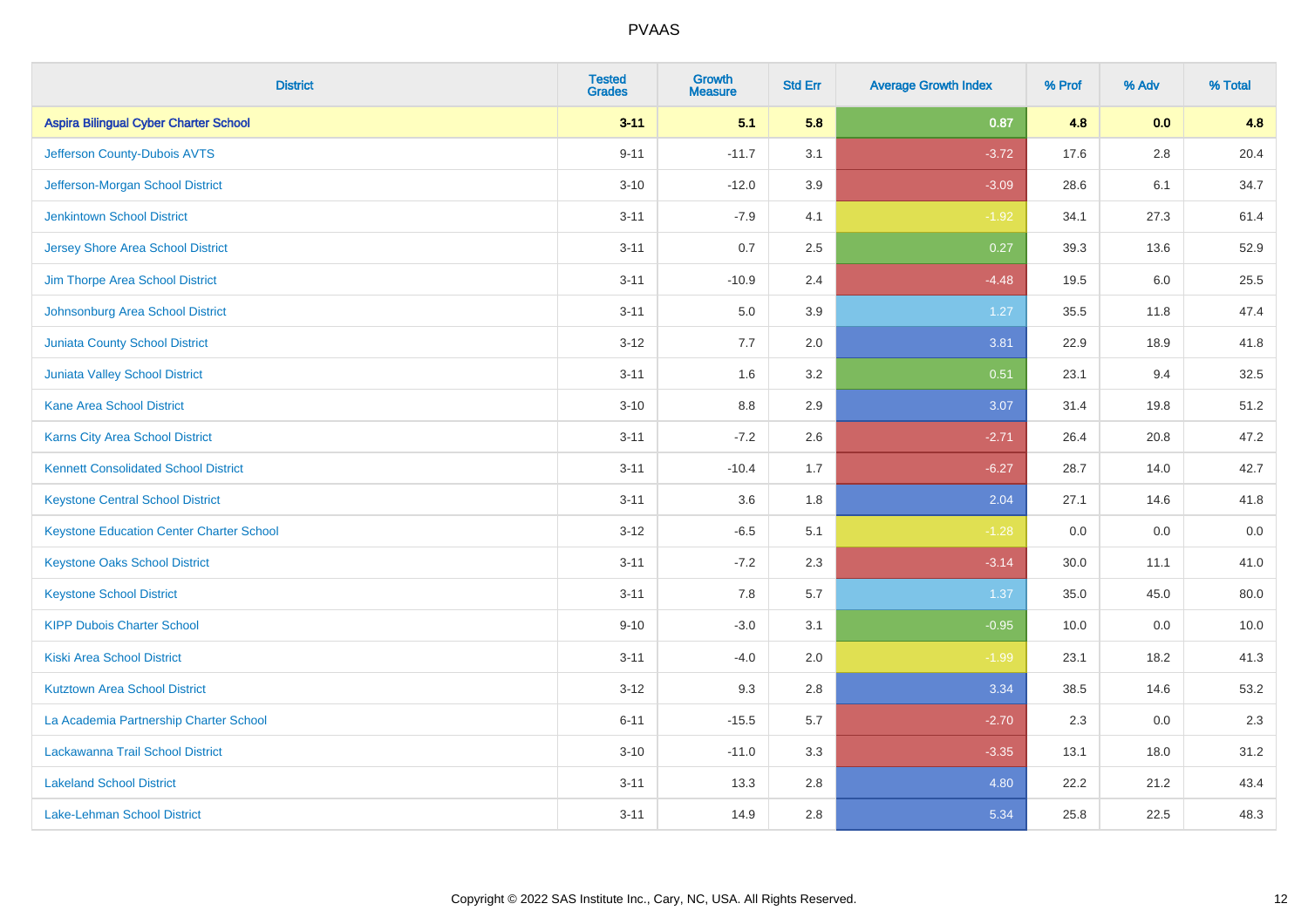| <b>District</b>                                    | <b>Tested</b><br><b>Grades</b> | <b>Growth</b><br><b>Measure</b> | <b>Std Err</b> | <b>Average Growth Index</b> | % Prof | % Adv   | % Total |
|----------------------------------------------------|--------------------------------|---------------------------------|----------------|-----------------------------|--------|---------|---------|
| <b>Aspira Bilingual Cyber Charter School</b>       | $3 - 11$                       | 5.1                             | 5.8            | 0.87                        | 4.8    | 0.0     | 4.8     |
| <b>Lakeview School District</b>                    | $3 - 11$                       | $-1.9$                          | 3.5            | $-0.53$                     | 41.5   | 12.3    | 53.8    |
| <b>Lampeter-Strasburg School District</b>          | $3 - 12$                       | 11.0                            | 1.9            | 5.69                        | 35.4   | 32.3    | 67.7    |
| <b>Lancaster School District</b>                   | $3 - 12$                       | $-10.0$                         | 1.4            | $-7.22$                     | 9.0    | 3.9     | 12.8    |
| <b>Laurel Highlands School District</b>            | $3 - 11$                       | $-3.8$                          | 2.3            | $-1.63$                     | 20.9   | 14.6    | 35.4    |
| <b>Laurel School District</b>                      | $3 - 11$                       | 13.0                            | 3.1            | 4.19                        | 30.3   | 15.7    | 46.1    |
| <b>Lawrence County CTC</b>                         | $10 - 11$                      | $-9.8$                          | 3.7            | $-2.68$                     | 7.3    | 0.0     | 7.3     |
| <b>Lebanon School District</b>                     | $3 - 11$                       | $-1.2$                          | 1.9            | $-0.63$                     | 15.2   | 6.4     | 21.6    |
| Leechburg Area School District                     | $3 - 11$                       | 7.0                             | 3.9            | 1.79                        | 37.7   | 4.9     | 42.6    |
| Lehigh Career & Technical Institute                | $10 - 12$                      | $-0.7$                          | 6.3            | $-0.11$                     | 36.4   | 4.6     | 40.9    |
| Lehigh Valley Academy Regional Charter School      | $3 - 11$                       | $-5.9$                          | 3.0            | $-1.98$                     | 20.0   | 7.7     | 27.7    |
| Lehigh Valley Charter High School For The Arts     | $9 - 10$                       | $-11.8$                         | 2.5            | $-4.76$                     | 28.9   | 5.7     | 34.6    |
| <b>Lehighton Area School District</b>              | $3 - 11$                       | 11.4                            | 2.4            | 4.84                        | 30.5   | 24.9    | 55.3    |
| <b>Lewisburg Area School District</b>              | $3 - 11$                       | 1.7                             | 2.4            | 0.72                        | 35.9   | 35.9    | 71.8    |
| <b>Ligonier Valley School District</b>             | $3 - 11$                       | $-10.8$                         | 3.1            | $-3.43$                     | 34.1   | 5.8     | 39.9    |
| <b>Lincoln Leadership Academy Charter School</b>   | $3 - 12$                       | $-7.4$                          | 3.7            | $-1.99$                     | 6.4    | 2.1     | 8.5     |
| <b>Lincoln Park Performing Arts Charter School</b> | $7 - 11$                       | $-14.9$                         | 2.7            | $-5.45$                     | 39.3   | $8.9\,$ | 48.2    |
| <b>Line Mountain School District</b>               | $3 - 11$                       | 11.7                            | 3.9            | 3.01                        | 40.4   | 42.3    | 82.7    |
| <b>Littlestown Area School District</b>            | $3 - 11$                       | 28.7                            | 2.4            | 11.83                       | 38.4   | 29.3    | 67.7    |
| <b>Lower Dauphin School District</b>               | $3 - 11$                       | 5.3                             | 1.8            | 3.03                        | 30.6   | 26.8    | 57.5    |
| <b>Lower Merion School District</b>                | $3 - 11$                       | 18.9                            | 1.2            | 15.42                       | 29.4   | 48.6    | 78.0    |
| <b>Lower Moreland Township School District</b>     | $3 - 11$                       | 8.7                             | 2.0            | 4.35                        | 38.2   | 33.2    | 71.4    |
| <b>Loyalsock Township School District</b>          | $3 - 12$                       | 26.7                            | 2.7            | 9.92                        | 36.8   | 35.1    | 71.9    |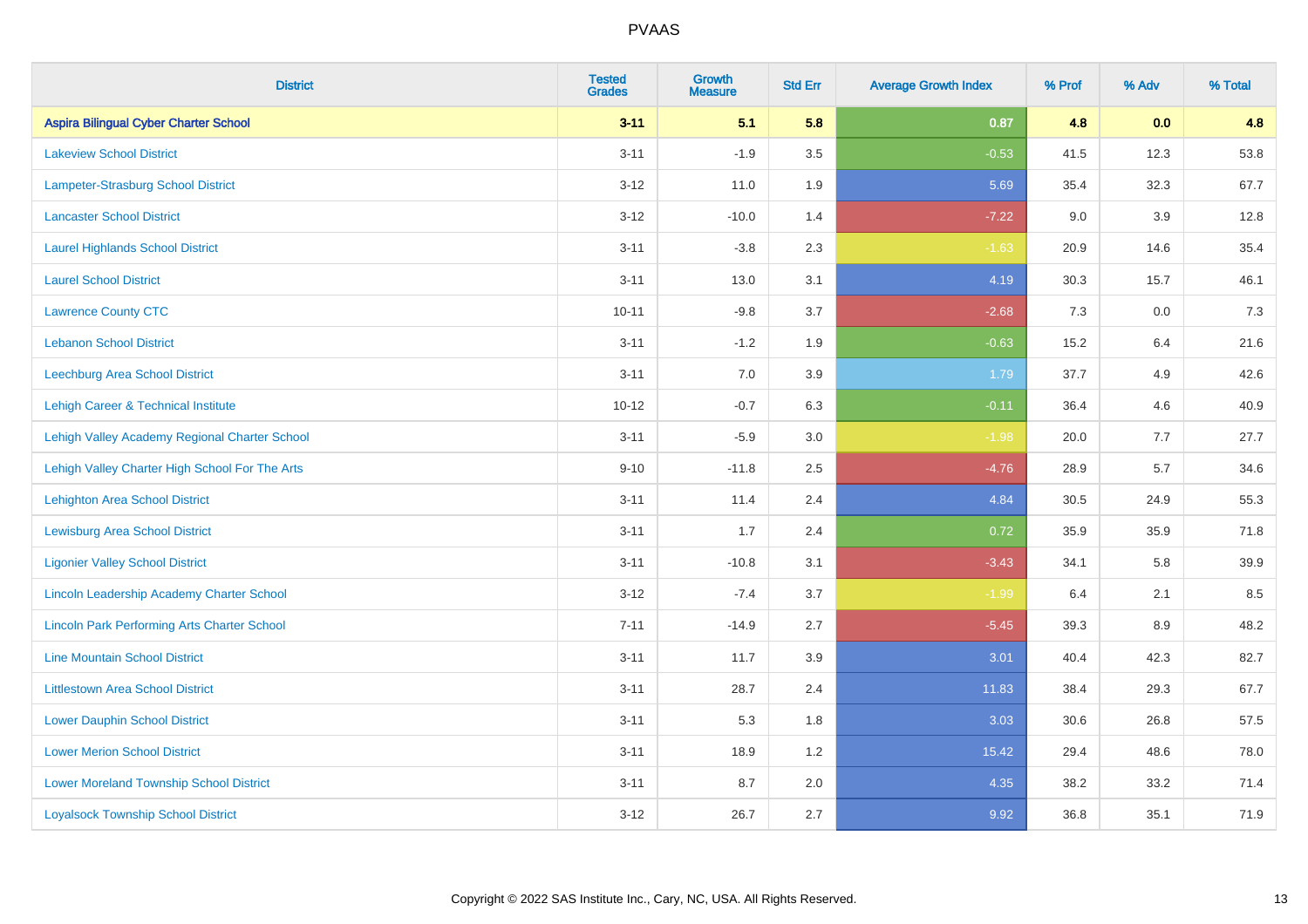| <b>District</b>                                | <b>Tested</b><br><b>Grades</b> | <b>Growth</b><br><b>Measure</b> | <b>Std Err</b> | <b>Average Growth Index</b> | % Prof | % Adv   | % Total  |
|------------------------------------------------|--------------------------------|---------------------------------|----------------|-----------------------------|--------|---------|----------|
| <b>Aspira Bilingual Cyber Charter School</b>   | $3 - 11$                       | 5.1                             | 5.8            | 0.87                        | 4.8    | 0.0     | 4.8      |
| <b>Mahanoy Area School District</b>            | $3 - 10$                       | $-3.4$                          | 3.1            | $-1.07$                     | 21.4   | $8.6\,$ | $30.0\,$ |
| <b>Manheim Central School District</b>         | $3 - 11$                       | 12.8                            | 2.0            | 6.52                        | 27.8   | 35.4    | 63.2     |
| <b>Manheim Township School District</b>        | $3 - 12$                       | 10.9                            | 1.5            | 7.51                        | 30.9   | 31.0    | 61.9     |
| <b>Marion Center Area School District</b>      | $3 - 10$                       | 0.8                             | 2.9            | 0.27                        | 23.3   | 11.1    | 34.4     |
| Maritime Academy Charter School                | $3 - 10$                       | 13.2                            | 3.1            | 4.29                        | 24.0   | 1.3     | 25.3     |
| <b>Marple Newtown School District</b>          | $3 - 11$                       | 20.6                            | 2.3            | 8.95                        | 31.1   | 42.7    | 73.8     |
| <b>Mars Area School District</b>               | $3 - 10$                       | 6.6                             | 1.9            | 3.45                        | 36.7   | 32.4    | 69.1     |
| <b>MaST Community Charter School</b>           | $3 - 10$                       | $-0.9$                          | 2.5            | $-0.34$                     | 25.0   | 21.6    | 46.6     |
| <b>MaST Community Charter School II</b>        | $3 - 10$                       | 1.4                             | 3.0            | 0.45                        | 16.1   | 4.6     | 20.7     |
| Mastery Charter High School-Lenfest Campus     | $7 - 11$                       | $-1.8$                          | 5.8            | $-0.30$                     | 26.3   | 0.0     | 26.3     |
| <b>Mastery Charter School - Gratz Campus</b>   | $7 - 10$                       | $-9.5$                          | 4.6            | $-2.09$                     | 0.0    | 3.4     | 3.4      |
| <b>Mastery Charter School - Hardy Williams</b> | $3 - 11$                       | 6.6                             | 3.0            | 2.21                        | 24.7   | 1.2     | 25.9     |
| Mastery Charter School - Pickett Campus        | $6 - 10$                       | 2.7                             | 4.2            | 0.65                        | 20.6   | 0.0     | 20.6     |
| Mastery Charter School - Shoemaker Campus      | $7 - 10$                       | $-2.3$                          | 2.8            | $-0.81$                     | 10.1   | 3.7     | 13.8     |
| <b>Mastery Charter School - Thomas Campus</b>  | $3 - 10$                       | 7.9                             | 5.7            | 1.39                        | 12.5   | $0.0\,$ | 12.5     |
| <b>Mcguffey School District</b>                | $3 - 11$                       | $-12.1$                         | 3.0            | $-4.06$                     | 12.8   | 5.9     | 18.6     |
| <b>Mckeesport Area School District</b>         | $3 - 12$                       | 4.6                             | 2.2            | 2.14                        | 21.1   | 4.4     | 25.5     |
| Mechanicsburg Area School District             | $3 - 11$                       | $-5.7$                          | 1.6            | $-3.48$                     | 35.1   | 16.0    | 51.2     |
| <b>Mercer Area School District</b>             | $3 - 11$                       | 2.2                             | 3.1            | 0.70                        | 24.4   | 11.8    | 36.2     |
| <b>Methacton School District</b>               | $3 - 11$                       | 11.0                            | 1.6            | 6.94                        | 36.0   | 33.6    | 69.6     |
| Meyersdale Area School District                | $3 - 11$                       | $-16.1$                         | 3.3            | $-4.94$                     | 20.3   | 5.8     | 26.1     |
| <b>Mid Valley School District</b>              | $3 - 10$                       | $-11.1$                         | 2.7            | $-4.07$                     | 28.3   | 8.1     | 36.4     |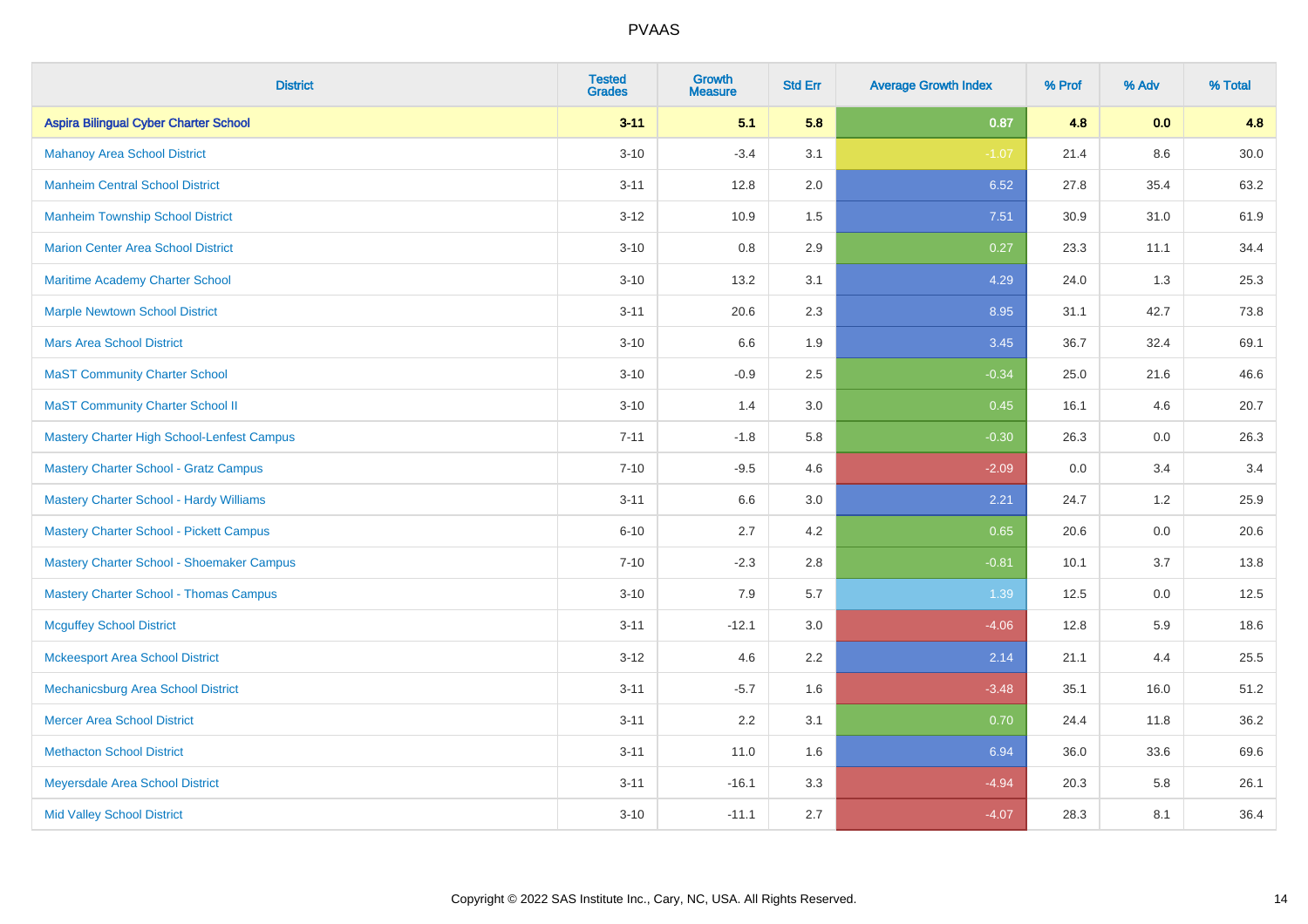| <b>District</b>                              | <b>Tested</b><br><b>Grades</b> | Growth<br><b>Measure</b> | <b>Std Err</b> | <b>Average Growth Index</b> | % Prof | % Adv | % Total |
|----------------------------------------------|--------------------------------|--------------------------|----------------|-----------------------------|--------|-------|---------|
| <b>Aspira Bilingual Cyber Charter School</b> | $3 - 11$                       | 5.1                      | 5.8            | 0.87                        | 4.8    | 0.0   | 4.8     |
| <b>Middletown Area School District</b>       | $3 - 11$                       | $-3.4$                   | 2.4            | $-1.44$                     | 34.3   | 15.2  | 49.4    |
| <b>Midd-West School District</b>             | $3 - 11$                       | 3.6                      | 2.6            | 1.42                        | 28.6   | 25.0  | 53.6    |
| <b>Mifflin County School District</b>        | $3 - 11$                       | 12.3                     | 1.6            | 7.69                        | 35.1   | 15.1  | 50.3    |
| Mifflinburg Area School District             | $3 - 11$                       | $-6.0$                   | 2.1            | $-2.87$                     | 32.7   | 13.3  | 46.0    |
| <b>Millcreek Township School District</b>    | $3 - 11$                       | 9.1                      | 1.4            | 6.61                        | 34.5   | 30.1  | 64.6    |
| Millersburg Area School District             | $3 - 11$                       | $-6.6$                   | 3.4            | $-1.92$                     | 24.1   | 10.3  | 34.5    |
| <b>Millville Area School District</b>        | $3 - 12$                       | $-5.6$                   | 4.4            | $-1.26$                     | 31.4   | 11.4  | 42.9    |
| <b>Milton Area School District</b>           | $3 - 11$                       | $-10.1$                  | 2.5            | $-4.04$                     | 23.0   | 11.3  | 34.2    |
| <b>Minersville Area School District</b>      | $3 - 11$                       | $-2.9$                   | 3.4            | $-0.86$                     | 27.4   | 9.7   | 37.1    |
| <b>Mohawk Area School District</b>           | $3 - 11$                       | $-10.5$                  | 2.8            | $-3.75$                     | 35.1   | 10.6  | 45.7    |
| <b>Monessen City School District</b>         | $3 - 10$                       | $-3.9$                   | 5.6            | $-0.69$                     | 21.0   | 10.5  | 31.6    |
| <b>Moniteau School District</b>              | $3 - 11$                       | $-11.8$                  | 2.9            | $-4.07$                     | 22.6   | 5.0   | 27.6    |
| <b>Montgomery Area School District</b>       | $3 - 11$                       | $-5.8$                   | 3.2            | $-1.83$                     | 25.0   | 11.5  | 36.5    |
| <b>Montour School District</b>               | $3 - 11$                       | $-6.1$                   | 2.1            | $-2.95$                     | 31.8   | 23.6  | 55.3    |
| <b>Montoursville Area School District</b>    | $3 - 12$                       | $-8.4$                   | 2.6            | $-3.17$                     | 38.8   | 18.2  | 57.0    |
| <b>Montrose Area School District</b>         | $3 - 10$                       | 12.3                     | 2.8            | 4.41                        | 37.8   | 28.9  | 66.7    |
| <b>Moon Area School District</b>             | $3 - 11$                       | 1.5                      | 1.8            | 0.86                        | 34.5   | 25.5  | 60.0    |
| Morrisville Borough School District          | $3 - 11$                       | $-13.1$                  | 3.7            | $-3.52$                     | 4.9    | 1.6   | 6.6     |
| <b>Moshannon Valley School District</b>      | $3 - 10$                       | $-5.1$                   | 4.6            | $-1.12$                     | 25.0   | 12.5  | 37.5    |
| <b>Mount Carmel Area School District</b>     | $3 - 11$                       | $-7.9$                   | 2.3            | $-3.38$                     | 18.2   | 4.4   | 22.6    |
| <b>Mount Pleasant Area School District</b>   | $3 - 11$                       | $-5.4$                   | 2.3            | $-2.37$                     | 33.3   | 8.7   | 42.0    |
| <b>Mount Union Area School District</b>      | $3 - 10$                       | $-2.5$                   | 2.8            | $-0.89$                     | 19.8   | 5.8   | 25.6    |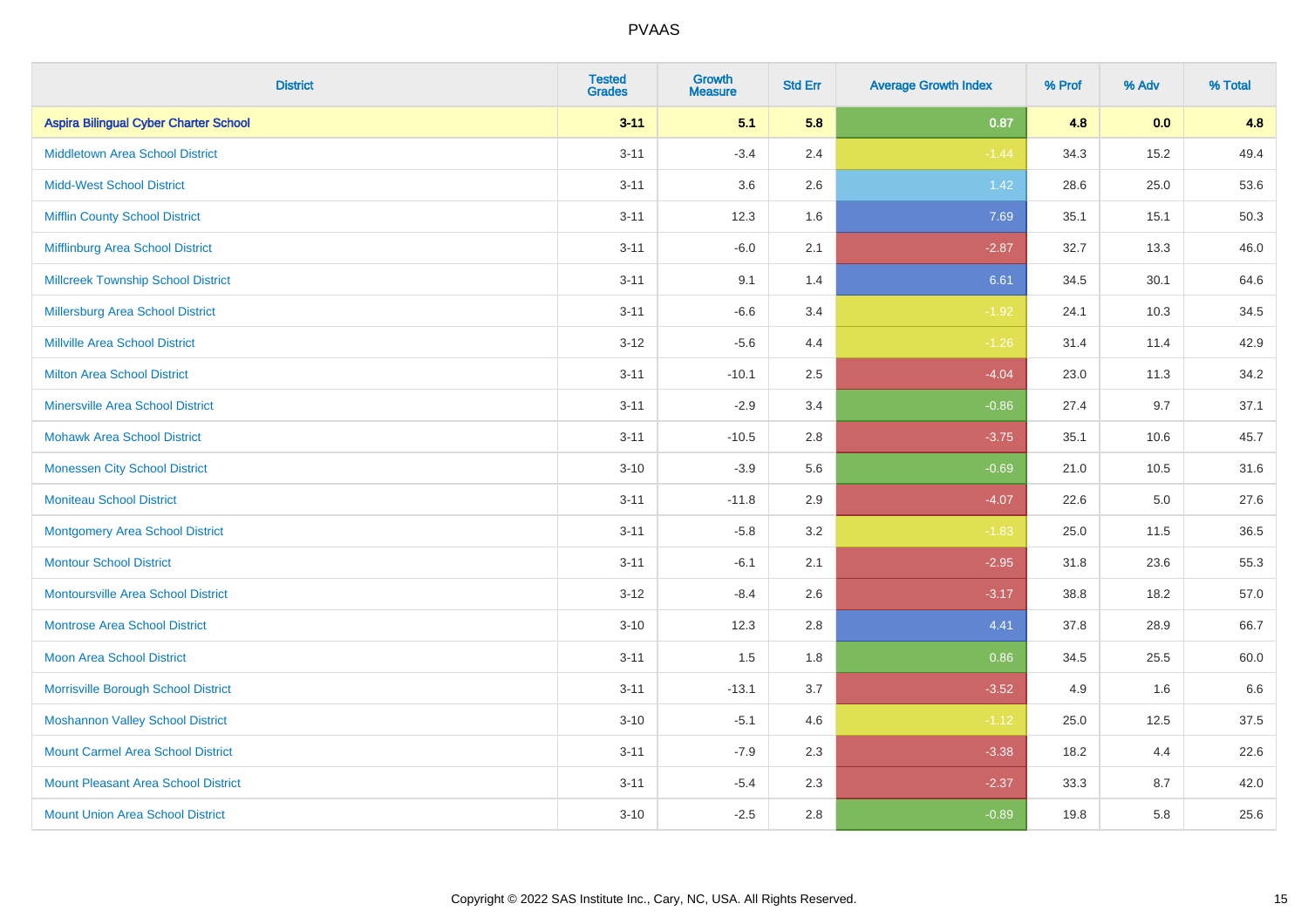| <b>District</b>                              | <b>Tested</b><br><b>Grades</b> | <b>Growth</b><br><b>Measure</b> | <b>Std Err</b> | <b>Average Growth Index</b> | % Prof | % Adv | % Total |
|----------------------------------------------|--------------------------------|---------------------------------|----------------|-----------------------------|--------|-------|---------|
| <b>Aspira Bilingual Cyber Charter School</b> | $3 - 11$                       | 5.1                             | 5.8            | 0.87                        | 4.8    | 0.0   | 4.8     |
| <b>Mountain View School District</b>         | $3 - 11$                       | 24.2                            | 3.4            | 7.20                        | 45.8   | 37.3  | 83.0    |
| Mt Lebanon School District                   | $3 - 11$                       | 2.4                             | 1.3            | 1.79                        | 39.3   | 37.4  | 76.8    |
| <b>Muhlenberg School District</b>            | $3 - 10$                       | $-17.8$                         | 1.9            | $-9.34$                     | 12.4   | 4.6   | 17.0    |
| <b>Multicultural Academy Charter School</b>  | $9 - 11$                       | 6.0                             | 3.4            | 1.77                        | 12.3   | 0.0   | 12.3    |
| <b>Muncy School District</b>                 | $3 - 11$                       | 6.9                             | 3.3            | 2.12                        | 37.6   | 18.8  | 56.4    |
| <b>Nazareth Area School District</b>         | $3 - 11$                       | $-2.5$                          | 1.7            | $-1.53$                     | 29.2   | 24.6  | 53.8    |
| <b>Neshaminy School District</b>             | $3 - 11$                       | 8.6                             | 1.3            | 6.56                        | 31.3   | 23.9  | 55.2    |
| <b>Neshannock Township School District</b>   | $3 - 10$                       | $-12.5$                         | 2.7            | $-4.73$                     | 29.0   | 13.0  | 42.0    |
| <b>New Brighton Area School District</b>     | $3 - 11$                       | $-2.1$                          | 3.2            | $-0.65$                     | 31.5   | 11.1  | 42.6    |
| New Castle Area School District              | $3-12$                         | $-13.6$                         | 2.3            | $-5.99$                     | 17.6   | 2.0   | 19.5    |
| <b>New Foundations Charter School</b>        | $3 - 11$                       | 0.6                             | 2.2            | 0.29                        | 22.4   | 4.0   | 26.4    |
| New Hope-Solebury School District            | $3 - 11$                       | 28.8                            | 2.9            | 9.77                        | 31.6   | 50.0  | 81.6    |
| New Kensington-Arnold School District        | $3 - 11$                       | $-5.8$                          | 3.2            | $-1.80$                     | 10.8   | 1.2   | 12.0    |
| <b>Newport School District</b>               | $3-12$                         | $3.8\,$                         | 3.3            | 1.17                        | 38.8   | 10.4  | 49.2    |
| <b>Norristown Area School District</b>       | $3 - 12$                       | $-25.4$                         | 1.7            | $-15.35$                    | 10.6   | 1.8   | 12.4    |
| North Allegheny School District              | $3 - 11$                       | 18.0                            | 1.3            | 14.25                       | 30.5   | 42.9  | 73.4    |
| <b>North Clarion County School District</b>  | $3 - 12$                       | 3.4                             | 4.1            | 0.83                        | 45.0   | 18.8  | 63.8    |
| <b>North East School District</b>            | $3 - 11$                       | $-5.3$                          | 2.7            | $-1.97$                     | 31.7   | 24.8  | 56.4    |
| <b>North Hills School District</b>           | $3 - 11$                       | $-15.8$                         | 1.8            | $-8.84$                     | 26.4   | 19.8  | 46.2    |
| <b>North Penn School District</b>            | $3 - 11$                       | 17.6                            | 1.0            | 17.53                       | 30.8   | 35.7  | 66.4    |
| <b>North Pocono School District</b>          | $3 - 11$                       | 13.1                            | 3.7            | 3.54                        | 31.4   | 33.3  | 64.7    |
| North Schuylkill School District             | $3 - 11$                       | $-4.7$                          | 2.2            | $-2.16$                     | 20.2   | 11.7  | 31.9    |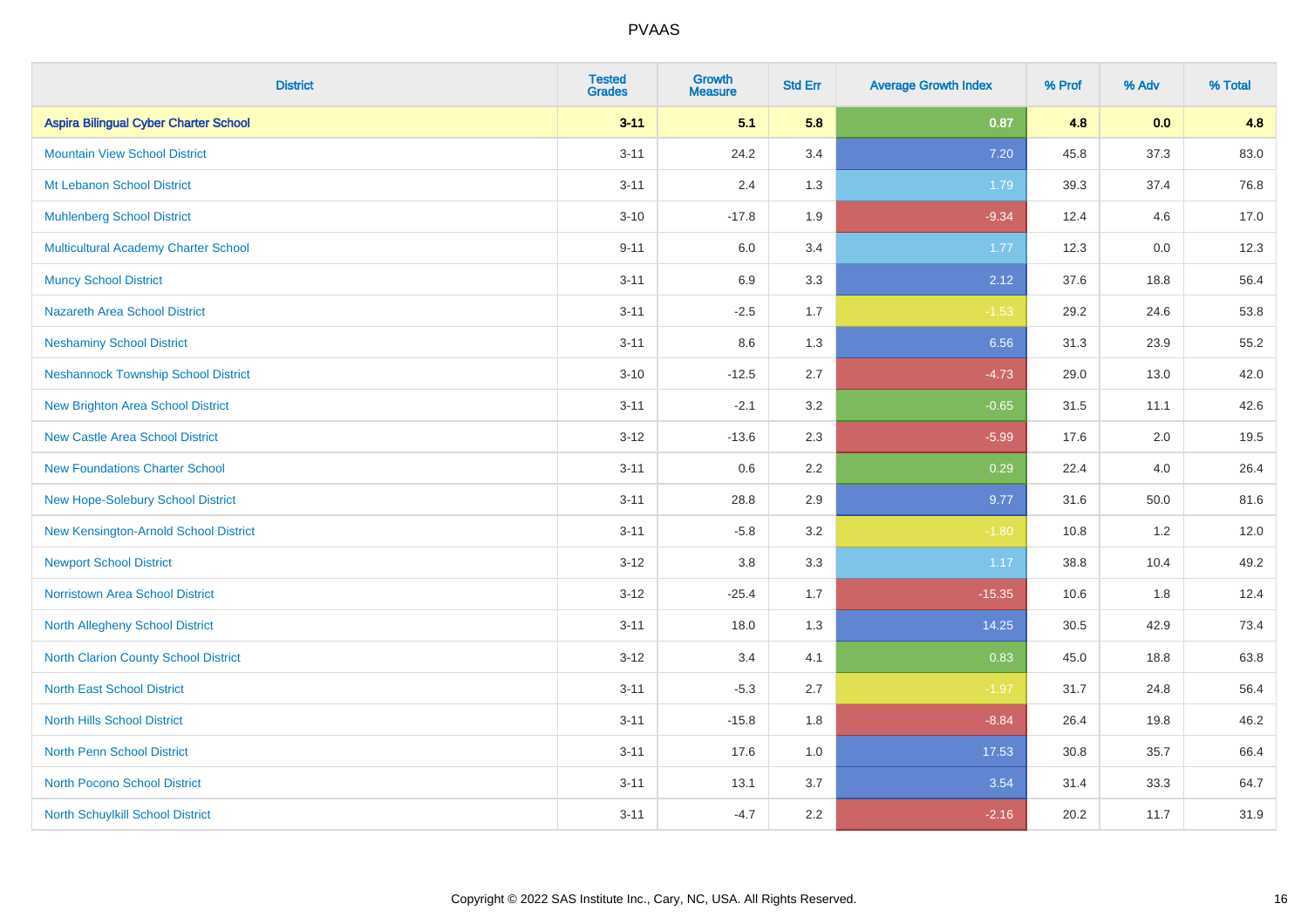| <b>District</b>                              | <b>Tested</b><br><b>Grades</b> | Growth<br><b>Measure</b> | <b>Std Err</b> | <b>Average Growth Index</b> | % Prof | % Adv | % Total |
|----------------------------------------------|--------------------------------|--------------------------|----------------|-----------------------------|--------|-------|---------|
| <b>Aspira Bilingual Cyber Charter School</b> | $3 - 11$                       | 5.1                      | 5.8            | 0.87                        | 4.8    | 0.0   | 4.8     |
| <b>North Star School District</b>            | $3 - 11$                       | 1.1                      | 3.3            | 0.34                        | 26.2   | 20.0  | 46.2    |
| Northampton Area School District             | $3 - 11$                       | 3.2                      | 1.5            | 2.05                        | 29.8   | 17.9  | 47.7    |
| <b>Northeast Bradford School District</b>    | $3 - 10$                       | $-5.0$                   | 3.7            | $-1.35$                     | 30.6   | 4.8   | 35.5    |
| Northeastern York School District            | $3 - 11$                       | 3.8                      | 1.8            | 2.11                        | 32.7   | 21.0  | 53.7    |
| Northern Bedford County School District      | $3 - 11$                       | $-2.3$                   | 3.3            | $-0.69$                     | 26.2   | 16.9  | 43.1    |
| <b>Northern Cambria School District</b>      | $3 - 11$                       | $-0.3$                   | 3.4            | $-0.09$                     | 26.5   | 1.2   | 27.7    |
| Northern Lebanon School District             | $3 - 11$                       | $-0.7$                   | 2.3            | $-0.29$                     | 18.8   | 6.8   | 25.6    |
| Northern Lehigh School District              | $3 - 12$                       | 6.1                      | 2.5            | 2.42                        | 21.4   | 18.0  | 39.3    |
| <b>Northern Potter School District</b>       | $3 - 12$                       | $6.8\,$                  | 4.6            | 1.48                        | 30.6   | 11.1  | 41.7    |
| Northern Tioga School District               | $3 - 12$                       | 6.8                      | 2.6            | 2.64                        | 25.0   | 16.9  | 41.9    |
| Northern York County School District         | $3 - 11$                       | 8.4                      | 1.8            | 4.63                        | 24.3   | 23.1  | 47.4    |
| <b>Northgate School District</b>             | $3 - 11$                       | $-3.0$                   | 3.4            | $-0.85$                     | 35.6   | 6.8   | 42.4    |
| <b>Northwest Area School District</b>        | $3 - 10$                       | $-3.2$                   | 3.3            | $-0.97$                     | 30.4   | 13.0  | 43.5    |
| Northwestern Lehigh School District          | $3 - 11$                       | $-2.4$                   | 2.1            | $-1.14$                     | 41.7   | 17.9  | 59.5    |
| <b>Northwestern School District</b>          | $3 - 11$                       | $-14.6$                  | 3.2            | $-4.51$                     | 32.5   | 13.7  | 46.2    |
| <b>Norwin School District</b>                | $3 - 11$                       | $-1.1$                   | 1.6            | $-0.70$                     | 37.7   | 27.6  | 65.2    |
| <b>Octorara Area School District</b>         | $3 - 11$                       | $-7.5$                   | 3.2            | $-2.35$                     | 26.1   | 17.0  | 43.2    |
| Oil City Area School District                | $3 - 11$                       | 8.6                      | 2.4            | 3.56                        | 29.1   | 13.1  | 42.2    |
| <b>Old Forge School District</b>             | $3 - 12$                       | $-11.3$                  | 3.1            | $-3.62$                     | 28.6   | 13.2  | 41.8    |
| <b>Oley Valley School District</b>           | $3 - 11$                       | 1.4                      | 2.4            | 0.56                        | 37.4   | 23.9  | 61.4    |
| <b>Oswayo Valley School District</b>         | $3-12$                         | 9.9                      | 5.1            | 1.93                        | 26.5   | 44.1  | 70.6    |
| <b>Otto-Eldred School District</b>           | $3 - 11$                       | $-0.5$                   | 3.5            | $-0.13$                     | 35.8   | 10.5  | 46.3    |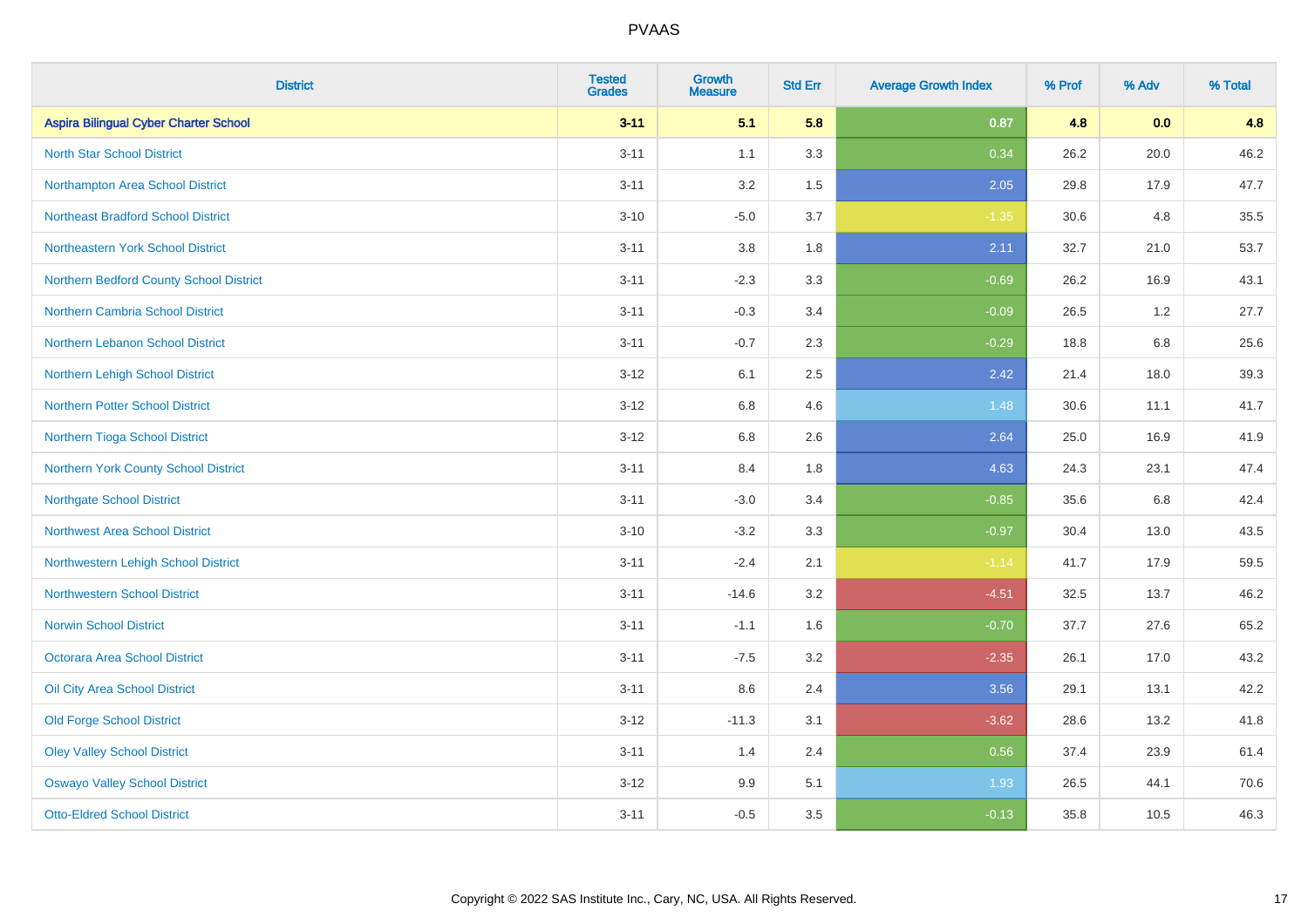| <b>District</b>                               | <b>Tested</b><br><b>Grades</b> | Growth<br><b>Measure</b> | <b>Std Err</b> | <b>Average Growth Index</b> | % Prof | % Adv | % Total |
|-----------------------------------------------|--------------------------------|--------------------------|----------------|-----------------------------|--------|-------|---------|
| <b>Aspira Bilingual Cyber Charter School</b>  | $3 - 11$                       | 5.1                      | 5.8            | 0.87                        | 4.8    | 0.0   | 4.8     |
| <b>Owen J Roberts School District</b>         | $3 - 11$                       | $-3.5$                   | 1.5            | $-2.27$                     | 36.8   | 24.4  | 61.2    |
| <b>Oxford Area School District</b>            | $3 - 11$                       | $-3.1$                   | 1.8            | $-1.77$                     | 27.5   | 14.5  | 42.0    |
| <b>Palisades School District</b>              | $3 - 11$                       | 7.7                      | 2.9            | 2.66                        | 27.8   | 20.3  | 48.1    |
| <b>Palmerton Area School District</b>         | $3 - 11$                       | $-0.9$                   | 2.7            | $-0.34$                     | 34.3   | 14.3  | 48.6    |
| Palmyra Area School District                  | $3 - 11$                       | 16.2                     | 1.8            | 9.02                        | 38.8   | 34.0  | 72.8    |
| <b>Panther Valley School District</b>         | $3 - 12$                       | $-13.3$                  | 3.2            | $-4.10$                     | 31.5   | 4.1   | 35.6    |
| <b>Parkland School District</b>               | $3 - 11$                       | $-3.7$                   | 1.2            | $-3.17$                     | 31.4   | 30.6  | 62.0    |
| Pen Argyl Area School District                | $3-12$                         | 12.8                     | 2.5            | 5.10                        | 28.5   | 23.8  | 52.3    |
| <b>Penn Cambria School District</b>           | $3 - 11$                       | $-4.5$                   | 2.4            | $-1.86$                     | 27.3   | 15.8  | 43.2    |
| Penn Hills School District                    | $3 - 11$                       | 0.0                      | 2.4            | 0.02                        | 18.4   | 7.1   | 25.6    |
| <b>Penn Manor School District</b>             | $3 - 11$                       | 7.1                      | 1.5            | 4.82                        | 26.7   | 20.5  | 47.2    |
| <b>Penncrest School District</b>              | $3 - 11$                       | 6.0                      | 1.9            | 3.24                        | 31.1   | 16.9  | 48.0    |
| <b>Penn-Delco School District</b>             | $3 - 11$                       | 1.3                      | 1.8            | 0.75                        | 26.5   | 12.6  | 39.1    |
| <b>Pennridge School District</b>              | $3 - 10$                       | $7.4$                    | 1.5            | 5.10                        | 32.0   | 27.6  | 59.6    |
| <b>Penns Manor Area School District</b>       | $3 - 12$                       | $-1.9$                   | 3.5            | $-0.55$                     | 24.2   | 3.8   | 28.0    |
| <b>Penns Valley Area School District</b>      | $3 - 12$                       | 14.1                     | 2.6            | 5.33                        | 29.6   | 23.3  | 52.9    |
| <b>Pennsbury School District</b>              | $3 - 11$                       | 5.6                      | 1.3            | 4.38                        | 37.7   | 27.7  | 65.4    |
| Pennsylvania Cyber Charter School             | $3 - 11$                       | $0.6\,$                  | 1.5            | 0.37                        | 20.8   | 8.1   | 28.9    |
| Pennsylvania Distance Learning Charter School | $3 - 12$                       | 6.8                      | 3.4            | 1.99                        | 19.8   | 6.2   | 25.9    |
| Pennsylvania Leadership Charter School        | $3 - 11$                       | 8.0                      | 1.9            | 4.22                        | 33.1   | 27.8  | 60.9    |
| Pennsylvania Virtual Charter School           | $3 - 11$                       | 4.4                      | 3.4            | 1.31                        | 29.8   | 21.2  | 51.0    |
| <b>Penn-Trafford School District</b>          | $3 - 11$                       | 2.9                      | 1.8            | 1.68                        | 46.3   | 26.2  | 72.5    |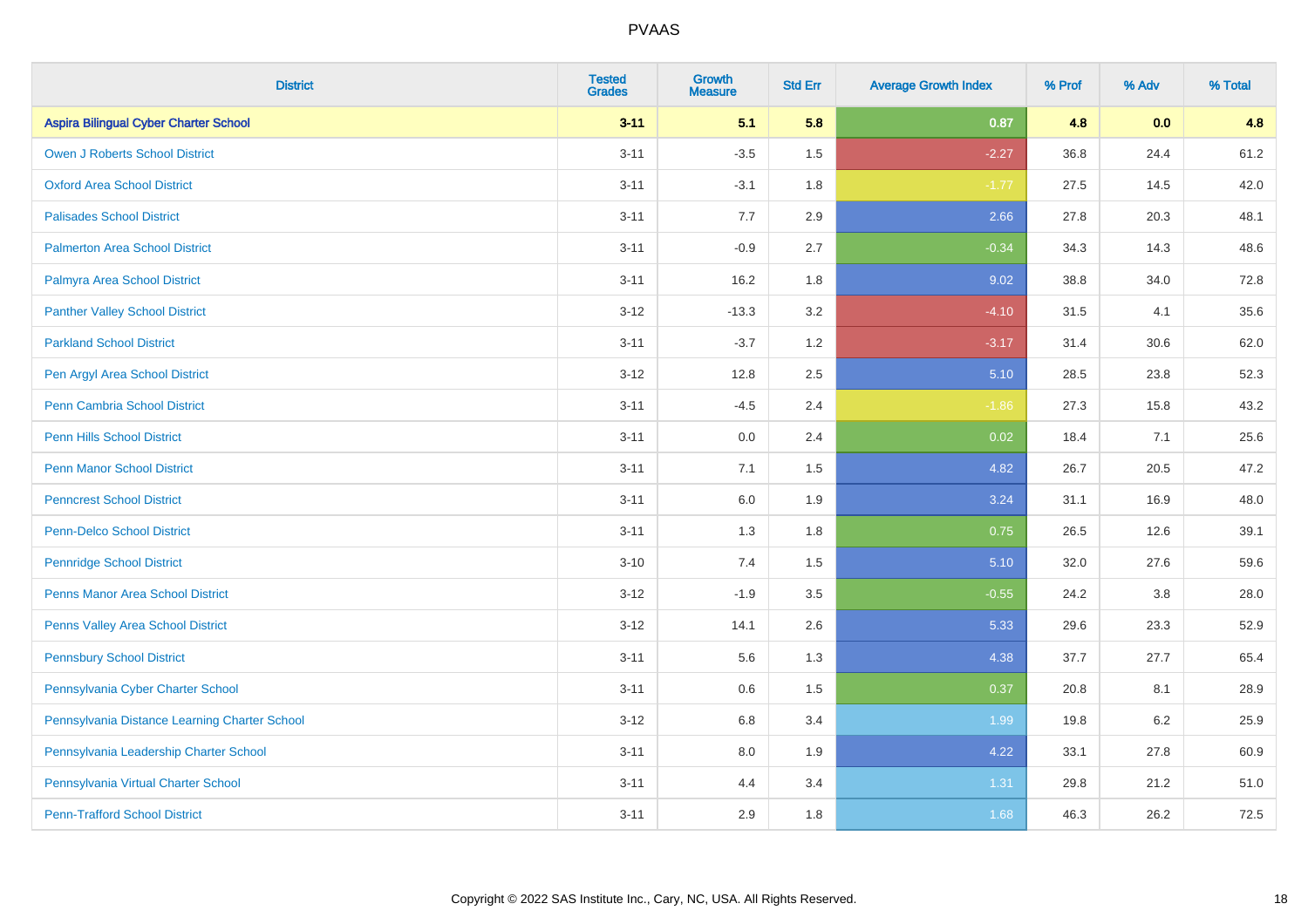| <b>District</b>                                    | <b>Tested</b><br><b>Grades</b> | Growth<br><b>Measure</b> | <b>Std Err</b> | <b>Average Growth Index</b> | % Prof | % Adv | % Total |
|----------------------------------------------------|--------------------------------|--------------------------|----------------|-----------------------------|--------|-------|---------|
| <b>Aspira Bilingual Cyber Charter School</b>       | $3 - 11$                       | 5.1                      | 5.8            | 0.87                        | 4.8    | 0.0   | 4.8     |
| People For People Charter School                   | $3 - 12$                       | 6.4                      | 5.6            | 1.15                        | 2.4    | 0.0   | 2.4     |
| <b>Pequea Valley School District</b>               | $3 - 11$                       | 18.0                     | 3.1            | 5.74                        | 29.2   | 37.5  | 66.7    |
| <b>Perkiomen Valley School District</b>            | $3 - 11$                       | 2.7                      | 1.5            | 1.83                        | 35.0   | 25.3  | 60.3    |
| Perseus House Charter School Of Excellence         | $6 - 11$                       | $-6.4$                   | 2.6            | $-2.50$                     | 0.9    | 0.0   | 0.9     |
| <b>Peters Township School District</b>             | $3 - 11$                       | 14.1                     | 1.7            | 8.16                        | 35.2   | 41.6  | 76.8    |
| Philadelphia Academy Charter School                | $3 - 11$                       | $-14.7$                  | 2.7            | $-5.42$                     | 21.6   | 3.9   | 25.5    |
| Philadelphia City School District                  | $3 - 12$                       | $-7.8$                   | 0.6            | $-13.43$                    | 16.4   | 6.5   | 22.9    |
| Philadelphia Electrical & Tech Charter High School | $10 - 10$                      | 1.2                      | 2.6            | 0.45                        | 0.9    | 0.0   | 0.9     |
| Philipsburg-Osceola Area School District           | $3 - 11$                       | 4.1                      | 3.0            | 1.37                        | 22.5   | 16.2  | 38.8    |
| <b>Phoenixville Area School District</b>           | $3 - 11$                       | 7.3                      | 1.8            | 3.96                        | 32.3   | 27.6  | 59.8    |
| <b>Pine Grove Area School District</b>             | $3 - 11$                       | $-1.1$                   | 3.0            | $-0.36$                     | 29.5   | 14.3  | 43.8    |
| <b>Pine-Richland School District</b>               | $3 - 11$                       | 9.3                      | 1.7            | 5.56                        | 42.3   | 35.8  | 78.1    |
| <b>Pittsburgh School District</b>                  | $3 - 11$                       | $-13.0$                  | 1.1            | $-12.25$                    | 16.1   | 6.5   | 22.6    |
| <b>Pittston Area School District</b>               | $3 - 11$                       | $-8.2$                   | 2.2            | $-3.75$                     | 26.7   | 14.8  | 41.5    |
| <b>Pleasant Valley School District</b>             | $3 - 11$                       | $-3.3$                   | 1.8            | $-1.80$                     | 28.5   | 10.4  | 39.0    |
| <b>Plum Borough School District</b>                | $3 - 11$                       | $-9.4$                   | 2.4            | $-3.98$                     | 32.9   | 27.4  | 60.4    |
| Pocono Mountain School District                    | $3 - 12$                       | $-4.3$                   | 1.8            | $-2.43$                     | 35.5   | 17.1  | 52.6    |
| <b>Port Allegany School District</b>               | $3 - 11$                       | 6.5                      | 3.7            | 1.74                        | 26.4   | 11.3  | 37.7    |
| <b>Portage Area School District</b>                | $3 - 10$                       | $-0.5$                   | 3.3            | $-0.14$                     | 27.0   | 20.6  | 47.6    |
| <b>Pottsgrove School District</b>                  | $3 - 11$                       | $-5.5$                   | 2.0            | $-2.78$                     | 28.6   | 10.3  | 38.8    |
| <b>Pottstown School District</b>                   | $3 - 12$                       | 2.0                      | 2.2            | 0.88                        | 19.4   | 6.2   | 25.6    |
| <b>Pottsville Area School District</b>             | $3 - 12$                       | $-4.9$                   | 2.1            | $-2.36$                     | 21.8   | 7.9   | 29.6    |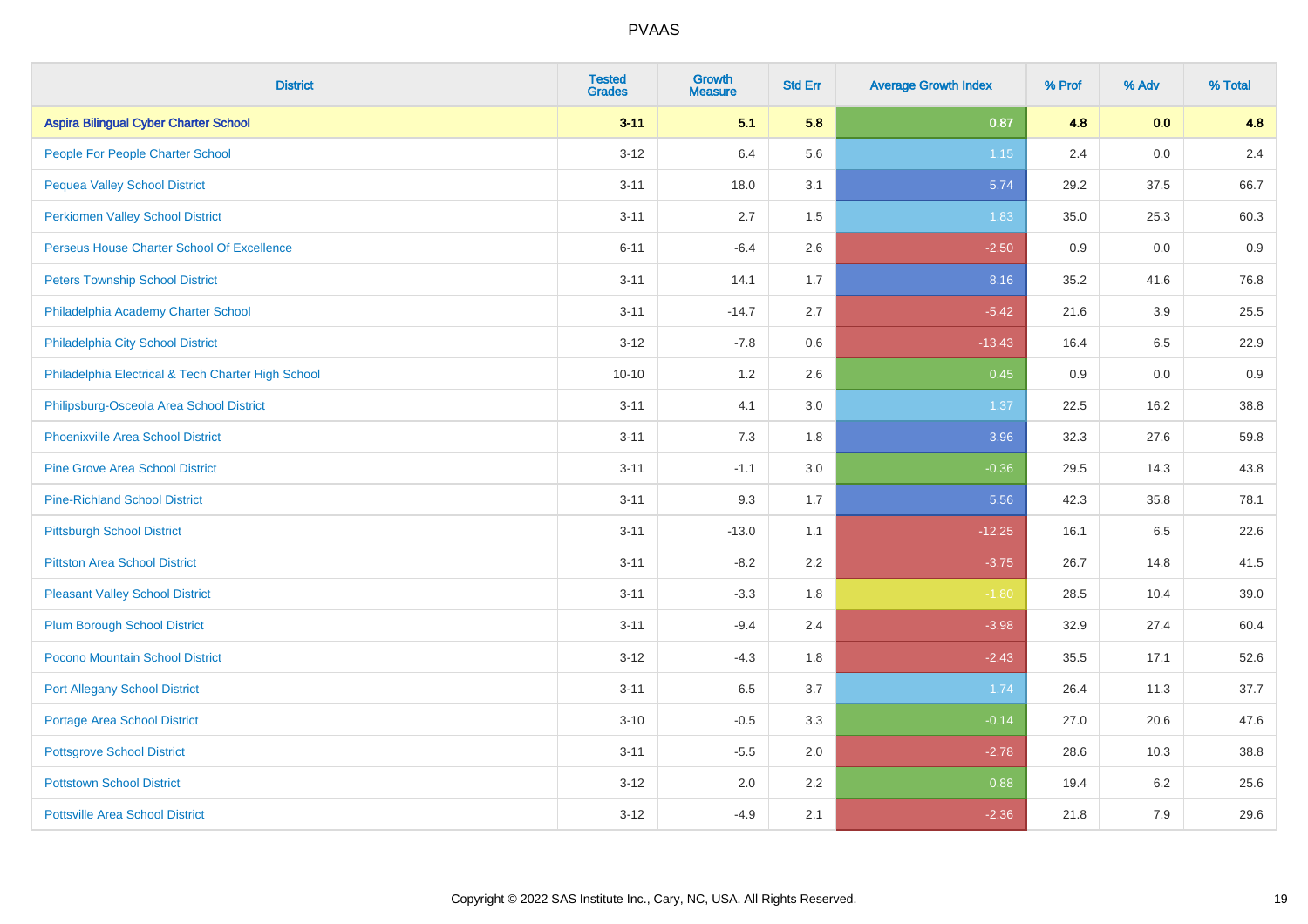| <b>District</b>                                                       | <b>Tested</b><br><b>Grades</b> | <b>Growth</b><br><b>Measure</b> | <b>Std Err</b> | <b>Average Growth Index</b> | % Prof | % Adv   | % Total |
|-----------------------------------------------------------------------|--------------------------------|---------------------------------|----------------|-----------------------------|--------|---------|---------|
| <b>Aspira Bilingual Cyber Charter School</b>                          | $3 - 11$                       | 5.1                             | 5.8            | 0.87                        | 4.8    | 0.0     | 4.8     |
| Preparatory Charter School Of Mathematics, Science, Tech, And Careers | $9 - 10$                       | $-5.1$                          | 2.5            | $-2.03$                     | 6.3    | 1.4     | 7.7     |
| Propel Charter School - Braddock Hills                                | $3 - 11$                       | $-2.1$                          | 3.3            | $-0.63$                     | 4.8    | 3.2     | 8.1     |
| <b>Propel Charter School-Homestead</b>                                | $3 - 11$                       | $-5.0$                          | 3.9            | $-1.27$                     | 7.3    | $0.0\,$ | 7.3     |
| <b>Propel Charter School-Montour</b>                                  | $3 - 10$                       | $-3.4$                          | 3.6            | $-0.93$                     | 7.7    | 0.0     | 7.7     |
| <b>Punxsutawney Area School District</b>                              | $3 - 11$                       | 15.8                            | 2.7            | 5.83                        | 18.6   | 29.0    | 47.6    |
| <b>Purchase Line School District</b>                                  | $3 - 12$                       | 4.3                             | 3.3            | 1.30                        | 32.3   | 9.0     | 41.4    |
| <b>Quaker Valley School District</b>                                  | $3 - 11$                       | 12.2                            | 2.5            | 4.90                        | 39.5   | 26.4    | 65.9    |
| <b>Quakertown Community School District</b>                           | $3 - 12$                       | $-4.3$                          | 1.5            | $-2.79$                     | 33.8   | 20.1    | 53.8    |
| <b>Radnor Township School District</b>                                | $3 - 12$                       | 7.5                             | 1.9            | 4.03                        | 33.0   | 38.3    | 71.3    |
| <b>Reach Cyber Charter School</b>                                     | $3 - 11$                       | 1.4                             | 3.6            | 0.40                        | 32.9   | 15.2    | 48.1    |
| <b>Reading School District</b>                                        | $3 - 11$                       | 4.3                             | 1.2            | 3.71                        | 16.8   | 6.0     | 22.8    |
| <b>Red Lion Area School District</b>                                  | $3 - 11$                       | 4.5                             | 1.9            | 2.31                        | 32.3   | 21.5    | 53.8    |
| <b>Redbank Valley School District</b>                                 | $3 - 11$                       | $-7.5$                          | 3.1            | $-2.41$                     | 12.4   | 10.6    | 23.1    |
| Renaissance Academy Charter School                                    | $3 - 11$                       | $-5.6$                          | 3.1            | $-1.79$                     | 28.4   | 18.5    | 46.9    |
| <b>Reynolds School District</b>                                       | $3 - 10$                       | $-3.0$                          | 3.5            | $-0.87$                     | 27.3   | 9.1     | 36.4    |
| <b>Richland School District</b>                                       | $3 - 11$                       | $-6.9$                          | 2.6            | $-2.63$                     | 40.1   | 20.9    | 61.0    |
| <b>Ridgway Area School District</b>                                   | $3 - 11$                       | $-6.1$                          | 4.0            | $-1.53$                     | 42.2   | 15.6    | 57.8    |
| <b>Ridley School District</b>                                         | $3 - 12$                       | 0.3                             | 1.6            | 0.21                        | 32.0   | 10.7    | 42.6    |
| <b>Ringgold School District</b>                                       | $3 - 11$                       | 2.9                             | 2.2            | 1.32                        | 23.8   | 13.3    | 37.1    |
| <b>Riverside Beaver County School District</b>                        | $3 - 11$                       | $-5.5$                          | 2.7            | $-2.03$                     | 35.8   | 23.2    | 59.0    |
| <b>Riverside School District</b>                                      | $3 - 11$                       | $-6.2$                          | 2.7            | $-2.33$                     | 20.8   | 17.0    | 37.7    |
| <b>Riverview School District</b>                                      | $3 - 11$                       | $-13.0$                         | 4.0            | $-3.29$                     | 43.1   | 7.8     | 51.0    |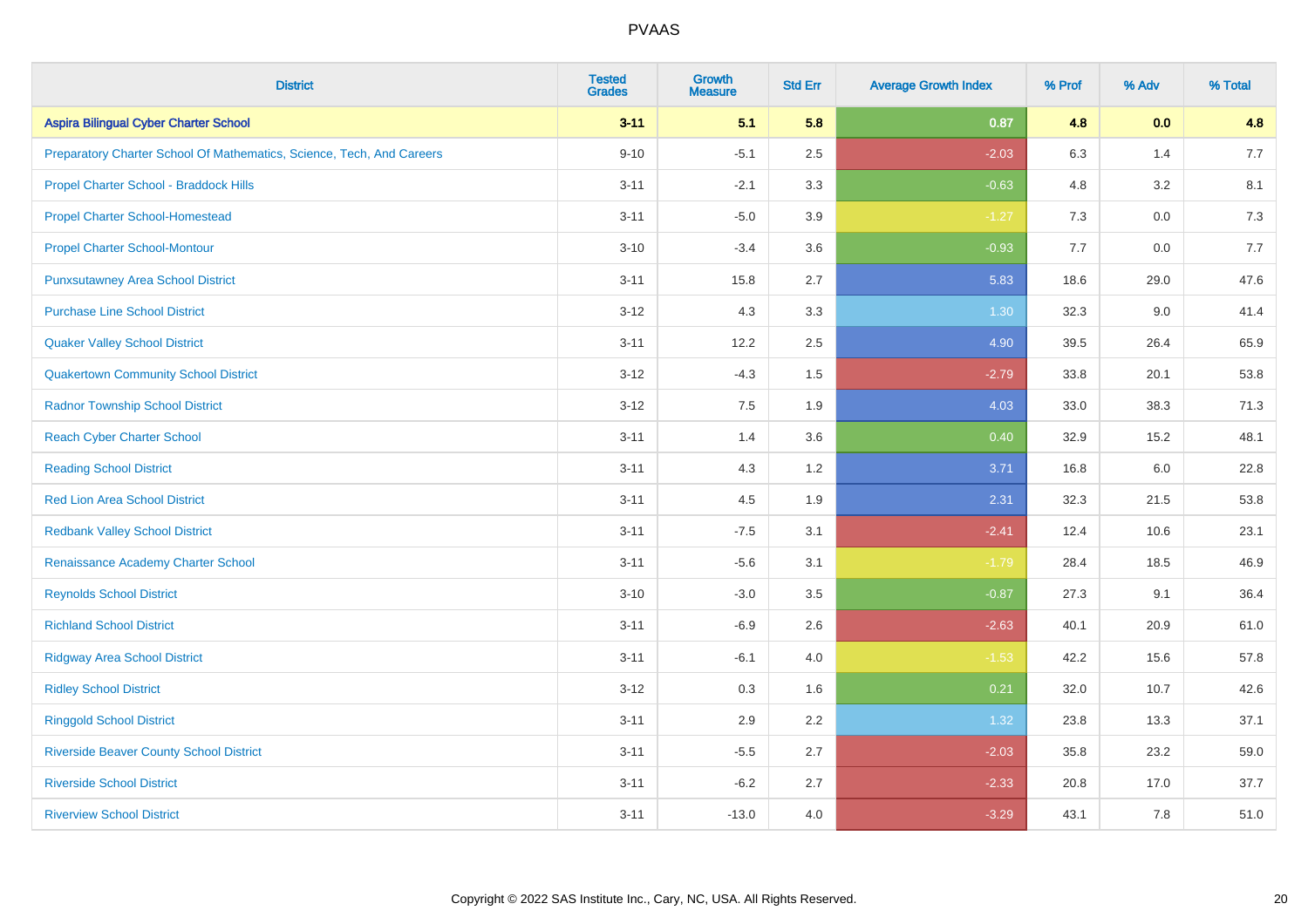| <b>District</b>                               | <b>Tested</b><br><b>Grades</b> | <b>Growth</b><br><b>Measure</b> | <b>Std Err</b> | <b>Average Growth Index</b> | % Prof | % Adv | % Total |
|-----------------------------------------------|--------------------------------|---------------------------------|----------------|-----------------------------|--------|-------|---------|
| <b>Aspira Bilingual Cyber Charter School</b>  | $3 - 11$                       | 5.1                             | 5.8            | 0.87                        | 4.8    | 0.0   | 4.8     |
| <b>Roberto Clemente Charter School</b>        | $3 - 12$                       | $-3.3$                          | 4.1            | $-0.79$                     | 22.7   | 4.6   | 27.3    |
| <b>Rochester Area School District</b>         | $3 - 11$                       | $-5.7$                          | 3.9            | $-1.45$                     | 14.9   | 2.1   | 17.0    |
| <b>Rose Tree Media School District</b>        | $3 - 10$                       | $-2.8$                          | 2.1            | $-1.33$                     | 35.2   | 29.6  | 64.8    |
| <b>Saint Marys Area School District</b>       | $3 - 11$                       | 6.0                             | 2.2            | 2.69                        | 35.4   | 18.3  | 53.7    |
| <b>Salisbury Township School District</b>     | $3 - 11$                       | 5.8                             | 3.6            | 1.62                        | 24.4   | 12.6  | 37.0    |
| Salisbury-Elk Lick School District            | $3 - 11$                       | $-8.4$                          | 5.8            | $-1.45$                     | 33.3   | 5.6   | 38.9    |
| <b>Saucon Valley School District</b>          | $3 - 11$                       | 18.9                            | 2.2            | 8.48                        | 26.0   | 39.6  | 65.6    |
| <b>Sayre Area School District</b>             | $3 - 11$                       | 5.8                             | 3.2            | 1.81                        | 30.3   | 21.0  | 51.3    |
| <b>School Lane Charter School</b>             | $3 - 11$                       | 2.6                             | 3.6            | 0.72                        | 23.1   | 18.7  | 41.8    |
| Schuylkill Haven Area School District         | $3 - 11$                       | $-5.3$                          | 2.7            | $-1.96$                     | 22.2   | 11.6  | 33.8    |
| <b>Schuylkill Valley School District</b>      | $3 - 11$                       | $-1.0$                          | 2.2            | $-0.47$                     | 29.8   | 20.2  | 50.0    |
| <b>Scranton School District</b>               | $3 - 12$                       | $-10.1$                         | 2.5            | $-4.04$                     | 20.0   | 7.7   | 27.7    |
| Selinsgrove Area School District              | $3 - 12$                       | $-5.7$                          | 2.1            | $-2.74$                     | 25.4   | 13.9  | 39.2    |
| <b>Seneca Valley School District</b>          | $3 - 11$                       | 0.8                             | 1.4            | 0.54                        | 40.6   | 25.2  | 65.8    |
| <b>Shade-Central City School District</b>     | $3 - 11$                       | $-14.6$                         | 4.0            | $-3.68$                     | 9.6    | 0.0   | 9.6     |
| <b>Shaler Area School District</b>            | $3 - 11$                       | $-2.1$                          | 1.8            | $-1.18$                     | 32.0   | 13.0  | 45.0    |
| <b>Shamokin Area School District</b>          | $3 - 11$                       | $-2.6$                          | 2.5            | $-1.06$                     | 19.6   | 9.8   | 29.3    |
| <b>Shanksville-Stonycreek School District</b> | $3 - 10$                       | $-8.6$                          | 5.5            | $-1.55$                     | 17.6   | 23.5  | 41.2    |
| <b>Sharon City School District</b>            | $3 - 11$                       | $-6.5$                          | 2.3            | $-2.79$                     | 13.1   | 5.0   | 18.1    |
| <b>Sharpsville Area School District</b>       | $3 - 11$                       | 3.8                             | 3.7            | 1.04                        | 41.1   | 23.2  | 64.3    |
| <b>Shenandoah Valley School District</b>      | $3 - 11$                       | $-4.5$                          | 3.5            | $-1.29$                     | 14.3   | 0.0   | 14.3    |
| Shenango Area School District                 | $3 - 11$                       | 1.7                             | 3.2            | 0.52                        | 41.4   | 13.8  | 55.3    |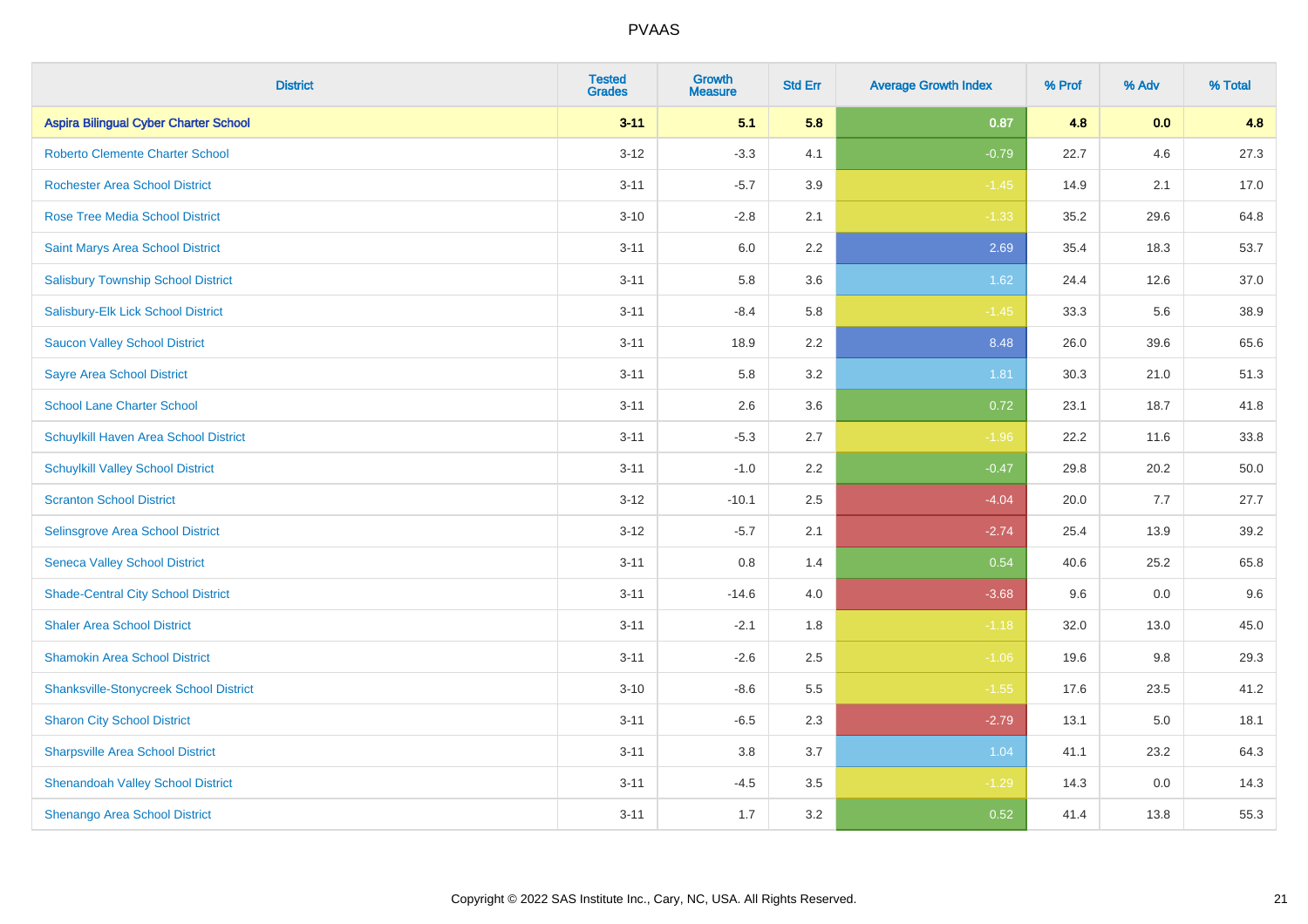| <b>District</b>                              | <b>Tested</b><br><b>Grades</b> | <b>Growth</b><br><b>Measure</b> | <b>Std Err</b> | <b>Average Growth Index</b> | % Prof | % Adv | % Total |
|----------------------------------------------|--------------------------------|---------------------------------|----------------|-----------------------------|--------|-------|---------|
| <b>Aspira Bilingual Cyber Charter School</b> | $3 - 11$                       | 5.1                             | 5.8            | 0.87                        | 4.8    | 0.0   | 4.8     |
| <b>Shikellamy School District</b>            | $3 - 10$                       | $-8.3$                          | 2.4            | $-3.42$                     | 20.8   | 18.5  | 39.2    |
| <b>Shippensburg Area School District</b>     | $3 - 11$                       | 0.5                             | 1.8            | 0.26                        | 23.5   | 22.8  | 46.3    |
| <b>Slippery Rock Area School District</b>    | $3 - 11$                       | $-3.8$                          | 2.5            | $-1.56$                     | 30.8   | 21.9  | 52.7    |
| <b>Smethport Area School District</b>        | $3 - 12$                       | 5.8                             | 3.8            | 1.52                        | 24.6   | 20.0  | 44.6    |
| <b>Solanco School District</b>               | $3 - 11$                       | 2.2                             | 1.8            | 1.18                        | 27.2   | 15.0  | 42.3    |
| <b>Somerset Area School District</b>         | $3 - 11$                       | $-7.6$                          | 2.4            | $-3.17$                     | 21.0   | 14.5  | 35.5    |
| <b>Souderton Area School District</b>        | $3 - 11$                       | 18.5                            | 1.4            | 12.86                       | 39.2   | 31.2  | 70.4    |
| <b>South Allegheny School District</b>       | $3 - 11$                       | $-0.9$                          | 3.1            | $-0.30$                     | 23.8   | 2.5   | 26.2    |
| <b>South Butler County School District</b>   | $3 - 10$                       | 6.3                             | 2.2            | 2.80                        | 37.8   | 19.2  | 57.0    |
| South Eastern School District                | $3 - 11$                       | $-1.0$                          | 1.8            | $-0.55$                     | 36.4   | 17.1  | 53.5    |
| South Fayette Township School District       | $3 - 11$                       | 6.0                             | 1.8            | 3.33                        | 32.2   | 38.3  | 70.5    |
| South Middleton School District              | $3 - 11$                       | 4.4                             | 2.2            | 1.95                        | 31.1   | 16.4  | 47.5    |
| <b>South Park School District</b>            | $3 - 11$                       | $-8.8$                          | 2.5            | $-3.46$                     | 28.1   | 17.0  | 45.2    |
| South Side Area School District              | $3 - 11$                       | $-0.6$                          | 3.1            | $-0.19$                     | 24.0   | 28.0  | 52.0    |
| South Western School District                | $3 - 12$                       | 2.5                             | 1.7            | 1.48                        | 36.2   | 19.7  | 55.9    |
| South Williamsport Area School District      | $3 - 10$                       | $0.9\,$                         | 3.1            | 0.31                        | 38.4   | 11.6  | 50.0    |
| <b>Southeast Delco School District</b>       | $3 - 10$                       | 3.9                             | 3.5            | 1.12                        | 18.6   | 3.4   | 22.0    |
| <b>Southeastern Greene School District</b>   | $3 - 10$                       | $-2.3$                          | 4.4            | $-0.53$                     | 29.0   | 9.7   | 38.7    |
| Southern Columbia Area School District       | $3 - 11$                       | $-8.5$                          | 3.0            | $-2.83$                     | 30.5   | 12.8  | 43.3    |
| <b>Southern Fulton School District</b>       | $3 - 11$                       | $-5.1$                          | 4.0            | $-1.29$                     | 21.7   | 13.0  | 34.8    |
| Southern Huntingdon County School District   | $3 - 11$                       | $-5.9$                          | 3.4            | $-1.76$                     | 32.8   | 4.9   | 37.7    |
| <b>Southern Lehigh School District</b>       | $3 - 11$                       | $-4.1$                          | 2.1            | $-1.94$                     | 39.3   | 28.0  | 67.2    |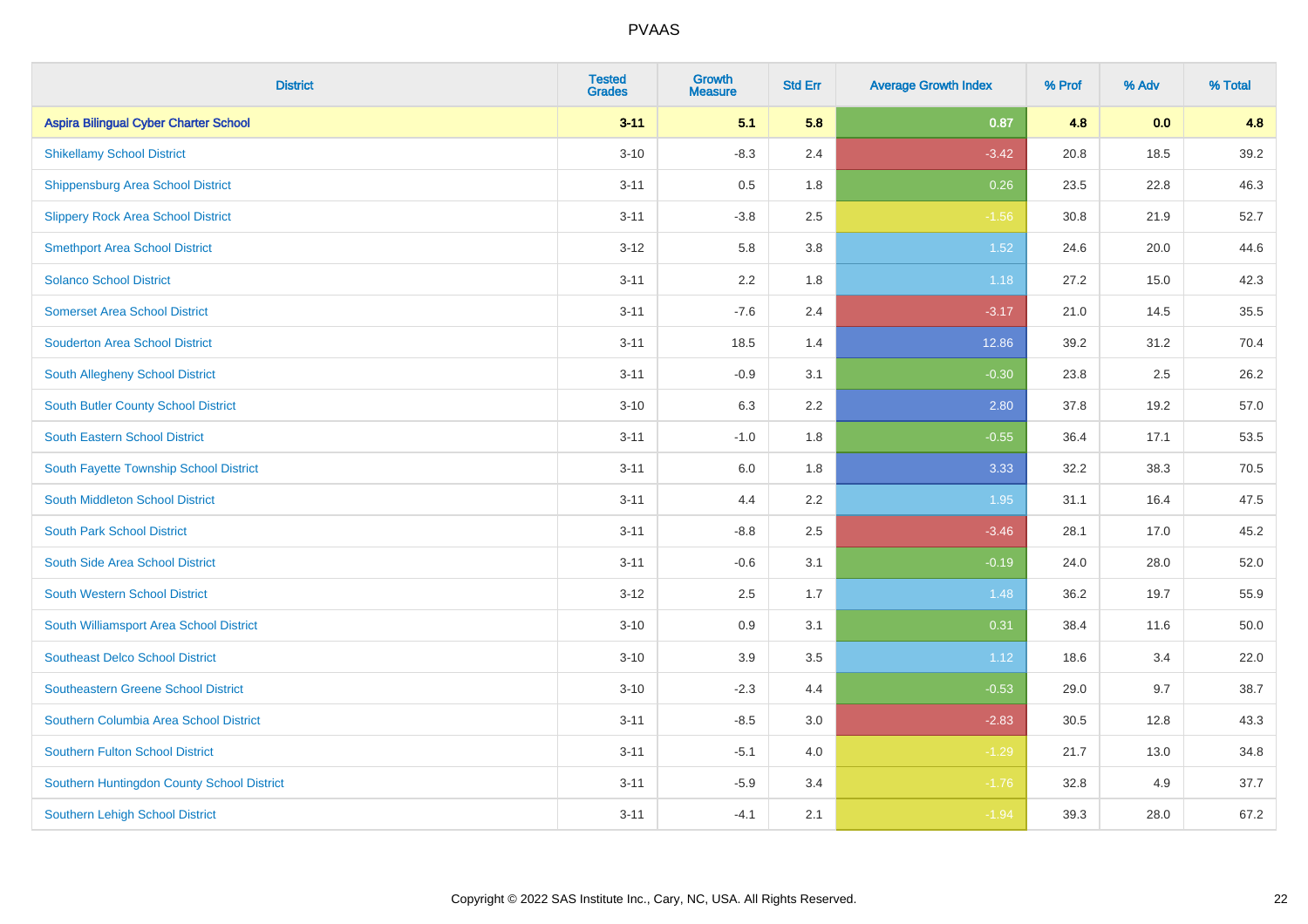| <b>District</b>                              | <b>Tested</b><br><b>Grades</b> | <b>Growth</b><br><b>Measure</b> | <b>Std Err</b> | <b>Average Growth Index</b> | % Prof | % Adv   | % Total |
|----------------------------------------------|--------------------------------|---------------------------------|----------------|-----------------------------|--------|---------|---------|
| <b>Aspira Bilingual Cyber Charter School</b> | $3 - 11$                       | 5.1                             | 5.8            | 0.87                        | 4.8    | 0.0     | 4.8     |
| Southern Tioga School District               | $3 - 11$                       | $-0.1$                          | 2.8            | $-0.03$                     | 26.3   | 10.3    | 36.6    |
| <b>Southern York County School District</b>  | $3 - 11$                       | 15.5                            | 1.8            | 8.48                        | 37.6   | 29.2    | 66.8    |
| <b>Southmoreland School District</b>         | $3 - 11$                       | $-12.5$                         | 3.1            | $-4.04$                     | 33.3   | 15.5    | 48.8    |
| <b>Spring Cove School District</b>           | $3 - 11$                       | 9.1                             | 2.4            | 3.77                        | 31.8   | 25.4    | 57.1    |
| <b>Spring Grove Area School District</b>     | $3 - 11$                       | 3.9                             | 2.0            | 1.90                        | 30.0   | 23.0    | 53.0    |
| <b>Springfield School District</b>           | $3 - 11$                       | 1.2                             | 1.7            | 0.69                        | 31.8   | 25.2    | 56.9    |
| <b>Springfield Township School District</b>  | $3 - 11$                       | $-3.9$                          | 3.1            | $-1.27$                     | 37.2   | 30.8    | 68.1    |
| <b>Spring-Ford Area School District</b>      | $3 - 11$                       | 16.6                            | 1.2            | 14.02                       | 30.4   | 45.3    | 75.7    |
| <b>State College Area School District</b>    | $3 - 11$                       | 24.5                            | 1.3            | 18.59                       | 31.9   | 46.9    | 78.8    |
| <b>Steel Valley School District</b>          | $3 - 11$                       | 11.1                            | 3.3            | 3.33                        | 34.8   | 10.1    | 44.9    |
| <b>Steelton-Highspire School District</b>    | $3 - 11$                       | $-5.3$                          | 3.2            | $-1.65$                     | 13.9   | 0.0     | 13.9    |
| <b>Sto-Rox School District</b>               | $3 - 10$                       | $-7.0$                          | 3.5            | $-1.99$                     | 3.2    | $0.0\,$ | 3.2     |
| <b>Stroudsburg Area School District</b>      | $3 - 11$                       | 7.5                             | 1.6            | 4.70                        | 30.4   | 18.3    | 48.7    |
| <b>Sugar Valley Rural Charter School</b>     | $3 - 11$                       | $-3.6$                          | 3.7            | $-0.98$                     | 10.3   | 0.0     | 10.3    |
| <b>Sullivan County School District</b>       | $3 - 10$                       | 2.5                             | 4.3            | 0.58                        | 43.6   | 7.7     | 51.3    |
| <b>Susq-Cyber Charter School</b>             | $9 - 11$                       | $-3.2$                          | 5.8            | $-0.54$                     | 23.8   | 4.8     | 28.6    |
| <b>Susquehanna Community School District</b> | $3 - 11$                       | $-4.5$                          | 3.8            | $-1.19$                     | 31.9   | 8.8     | 40.7    |
| Susquehanna Township School District         | $3 - 12$                       | 3.9                             | 2.7            | 1.45                        | 19.0   | 13.1    | 32.0    |
| <b>Susquenita School District</b>            | $3 - 11$                       | $-5.9$                          | 2.6            | $-2.28$                     | 30.6   | 13.9    | 44.4    |
| <b>Tacony Academy Charter School</b>         | $3 - 11$                       | $-12.9$                         | 3.3            | $-3.90$                     | 8.6    | 1.4     | 10.0    |
| <b>Tamaqua Area School District</b>          | $3 - 12$                       | 6.5                             | 2.4            | 2.72                        | 34.3   | 17.5    | 51.8    |
| <b>Tech Freire Charter School</b>            | $9 - 11$                       | 0.7                             | 2.5            | 0.27                        | 3.6    | 0.0     | 3.6     |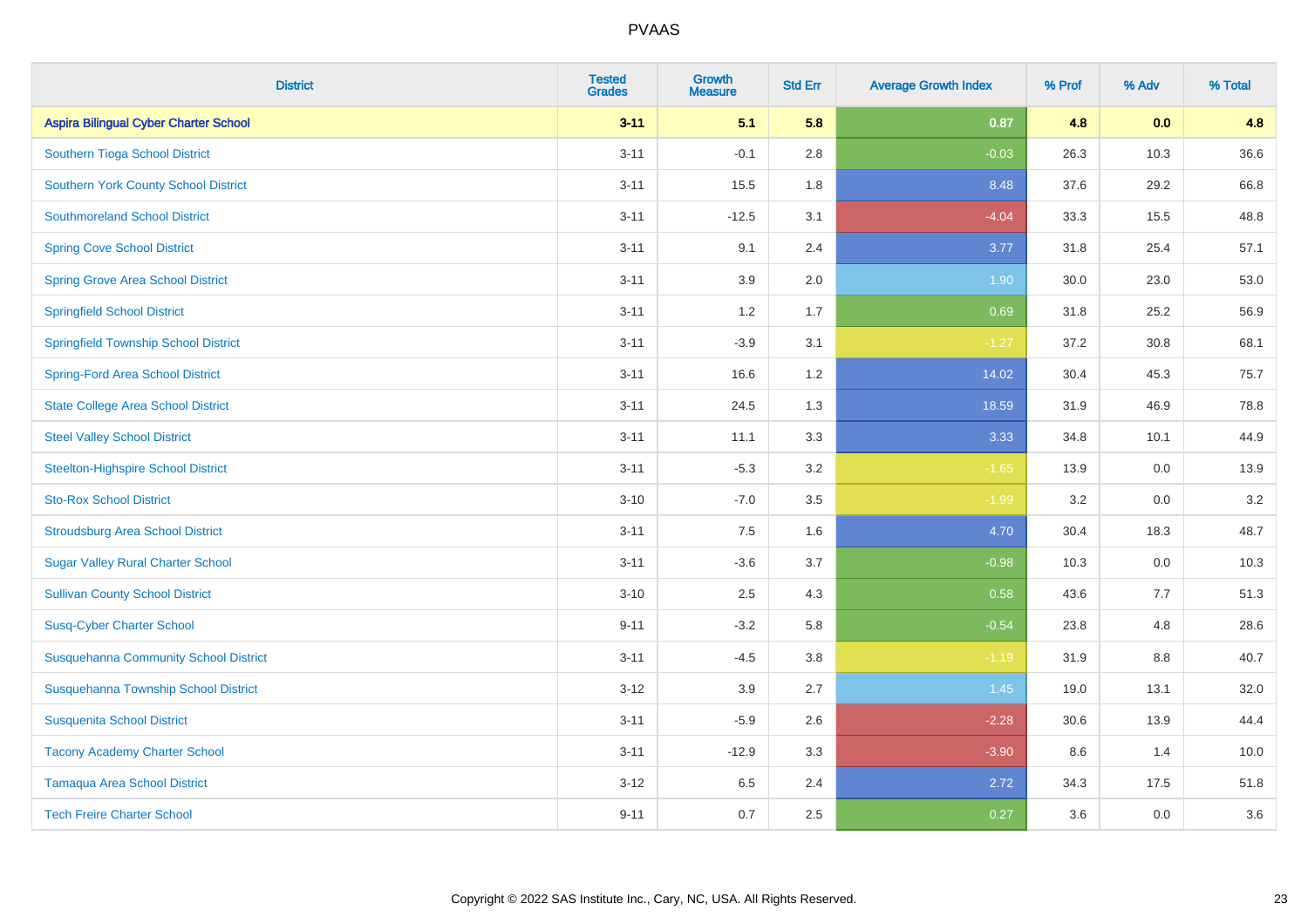| <b>District</b>                               | <b>Tested</b><br><b>Grades</b> | Growth<br><b>Measure</b> | <b>Std Err</b> | <b>Average Growth Index</b> | % Prof | % Adv   | % Total |
|-----------------------------------------------|--------------------------------|--------------------------|----------------|-----------------------------|--------|---------|---------|
| <b>Aspira Bilingual Cyber Charter School</b>  | $3 - 11$                       | 5.1                      | 5.8            | 0.87                        | 4.8    | 0.0     | 4.8     |
| <b>Tidioute Community Charter School</b>      | $3 - 11$                       | 0.8                      | 4.4            | 0.19                        | 18.1   | 6.9     | 25.0    |
| <b>Titusville Area School District</b>        | $3 - 11$                       | $-5.0$                   | 2.5            | $-1.98$                     | 26.5   | 6.8     | 33.3    |
| <b>Towanda Area School District</b>           | $3 - 11$                       | $-4.0$                   | 2.6            | $-1.52$                     | 24.8   | 9.9     | 34.8    |
| <b>Tredyffrin-Easttown School District</b>    | $3 - 10$                       | 8.7                      | 2.4            | 3.57                        | 35.2   | 35.8    | 71.0    |
| <b>Trinity Area School District</b>           | $3 - 11$                       | $-8.7$                   | 1.8            | $-4.87$                     | 20.9   | $9.8\,$ | 30.8    |
| <b>Tri-Valley School District</b>             | $3 - 10$                       | $-2.7$                   | 3.9            | $-0.69$                     | 31.0   | 9.5     | 40.5    |
| <b>Troy Area School District</b>              | $3 - 10$                       | $-4.7$                   | 3.2            | $-1.46$                     | 22.8   | 16.5    | 39.2    |
| <b>Tulpehocken Area School District</b>       | $3 - 12$                       | 1.0                      | 4.9            | 0.20                        | 11.5   | 23.1    | 34.6    |
| <b>Tunkhannock Area School District</b>       | $3 - 11$                       | 1.4                      | 2.0            | 0.71                        | 29.8   | 18.1    | 47.9    |
| <b>Turkeyfoot Valley Area School District</b> | $3 - 12$                       | $-15.4$                  | 5.8            | $-2.66$                     | 3.8    | 3.8     | 7.6     |
| <b>Tuscarora School District</b>              | $3 - 11$                       | 13.4                     | 2.2            | 6.20                        | 37.1   | 26.3    | 63.4    |
| <b>Tussey Mountain School District</b>        | $3 - 12$                       | $-13.0$                  | 3.3            | $-3.93$                     | 11.1   | $3.2\,$ | 14.3    |
| <b>Twin Valley School District</b>            | $3 - 12$                       | $-3.2$                   | 1.9            | $-1.68$                     | 38.8   | 19.8    | 58.6    |
| <b>Tyrone Area School District</b>            | $3 - 12$                       | 29.2                     | 2.3            | 12.86                       | 36.6   | 29.1    | 65.7    |
| <b>Union Area School District</b>             | $3 - 11$                       | $-6.5$                   | 3.8            | $-1.70$                     | 30.6   | 12.2    | 42.9    |
| <b>Union City Area School District</b>        | $3 - 12$                       | $-8.7$                   | 3.3            | $-2.59$                     | 29.7   | 10.9    | 40.6    |
| <b>Union School District</b>                  | $3 - 12$                       | 2.5                      | 3.7            | 0.69                        | 17.9   | 10.4    | 28.4    |
| <b>Uniontown Area School District</b>         | $3 - 11$                       | $-2.8$                   | 3.1            | $-0.91$                     | 31.7   | 7.3     | 39.0    |
| <b>Unionville-Chadds Ford School District</b> | $3 - 11$                       | 15.8                     | 1.7            | 9.12                        | 31.2   | 48.0    | 79.2    |
| <b>United School District</b>                 | $3 - 11$                       | 6.3                      | 3.3            | 1.89                        | 38.8   | 16.3    | 55.0    |
| <b>Universal Audenried Charter School</b>     | $9 - 11$                       | $-3.8$                   | 2.5            | $-1.53$                     | 3.0    | 0.5     | 3.5     |
| <b>Upper Adams School District</b>            | $3 - 11$                       | 0.9                      | 2.5            | 0.37                        | 33.0   | 17.0    | 50.0    |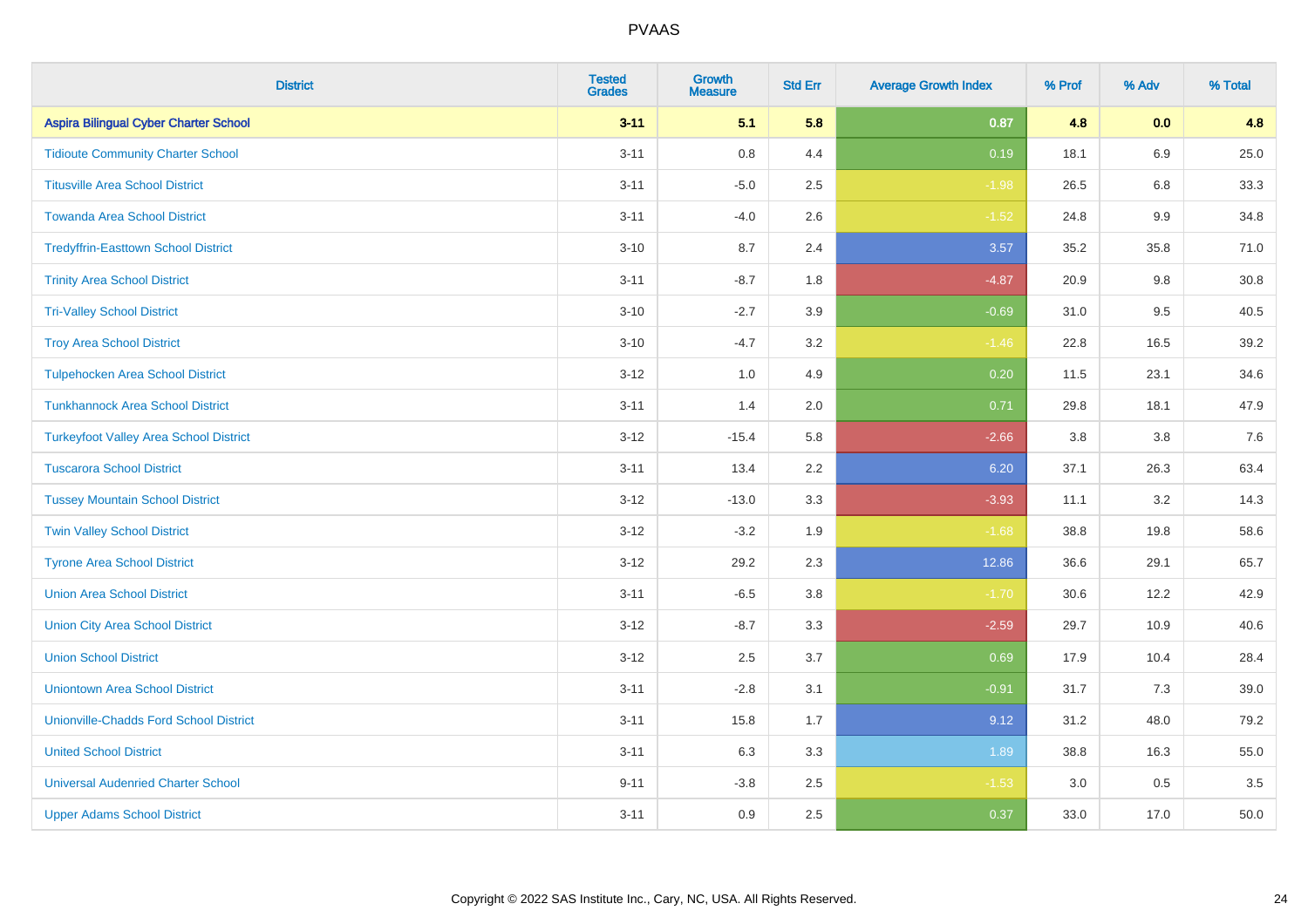| <b>District</b>                                | <b>Tested</b><br><b>Grades</b> | Growth<br><b>Measure</b> | <b>Std Err</b> | <b>Average Growth Index</b> | % Prof | % Adv | % Total |
|------------------------------------------------|--------------------------------|--------------------------|----------------|-----------------------------|--------|-------|---------|
| <b>Aspira Bilingual Cyber Charter School</b>   | $3 - 11$                       | 5.1                      | 5.8            | 0.87                        | 4.8    | 0.0   | 4.8     |
| <b>Upper Darby School District</b>             | $3 - 12$                       | 11.2                     | 1.4            | 8.28                        | 23.8   | 11.8  | 35.6    |
| <b>Upper Dauphin Area School District</b>      | $3 - 11$                       | 16.5                     | 5.1            | 3.26                        | 37.5   | 26.8  | 64.3    |
| <b>Upper Dublin School District</b>            | $3 - 12$                       | 2.1                      | 1.8            | 1.19                        | 34.7   | 30.0  | 64.7    |
| <b>Upper Merion Area School District</b>       | $3 - 11$                       | 14.0                     | 2.0            | 7.15                        | 34.4   | 32.6  | 67.0    |
| <b>Upper Moreland Township School District</b> | $3 - 11$                       | 1.1                      | 2.0            | 0.56                        | 24.8   | 26.6  | 51.3    |
| <b>Upper Perkiomen School District</b>         | $3 - 11$                       | 5.7                      | 1.9            | 3.04                        | 25.4   | 19.9  | 45.4    |
| <b>Upper Saint Clair School District</b>       | $3 - 11$                       | 13.8                     | 1.8            | 7.86                        | 32.2   | 44.5  | 76.7    |
| Urban Pathways 6-12 Charter School             | $6 - 11$                       | $-4.1$                   | 5.7            | $-0.72$                     | 0.0    | 0.0   | $0.0\,$ |
| <b>Valley Grove School District</b>            | $3 - 10$                       | $-4.0$                   | 5.5            | $-0.72$                     | 68.4   | 15.8  | 84.2    |
| <b>Valley View School District</b>             | $3 - 11$                       | 9.3                      | 2.2            | 4.18                        | 26.6   | 23.1  | 49.7    |
| <b>Wallenpaupack Area School District</b>      | $3 - 11$                       | 8.8                      | 2.1            | 4.28                        | 28.5   | 18.9  | 47.4    |
| <b>Wallingford-Swarthmore School District</b>  | $3 - 10$                       | $5.0\,$                  | 2.2            | 2.25                        | 33.3   | 37.1  | 70.4    |
| <b>Warren County School District</b>           | $3 - 11$                       | $-0.1$                   | 1.6            | $-0.06$                     | 26.7   | 9.7   | 36.4    |
| <b>Warrior Run School District</b>             | $3 - 11$                       | 10.5                     | 2.7            | 3.86                        | 34.1   | 16.8  | 50.9    |
| <b>Warwick School District</b>                 | $3 - 11$                       | 21.7                     | 1.8            | 11.76                       | 27.7   | 36.3  | 64.0    |
| <b>Washington School District</b>              | $3 - 11$                       | $-15.9$                  | 2.9            | $-5.44$                     | 12.9   | 1.7   | 14.7    |
| <b>Wattsburg Area School District</b>          | $3 - 11$                       | 1.0                      | 2.7            | 0.36                        | 20.4   | 12.4  | 32.7    |
| <b>Wayne Highlands School District</b>         | $3 - 11$                       | 22.5                     | 2.5            | 9.16                        | 33.8   | 40.4  | 74.2    |
| <b>Waynesboro Area School District</b>         | $3 - 12$                       | 3.0                      | 1.8            | 1.67                        | 26.0   | 23.5  | 49.5    |
| <b>Weatherly Area School District</b>          | $3 - 11$                       | $-5.8$                   | 4.0            | $-1.44$                     | 32.1   | 8.9   | 41.1    |
| <b>Wellsboro Area School District</b>          | $3 - 11$                       | $-6.3$                   | 3.0            | $-2.08$                     | 24.4   | 13.4  | 37.8    |
| <b>West Allegheny School District</b>          | $3 - 12$                       | 8.6                      | 2.0            | 4.34                        | 37.3   | 27.2  | 64.5    |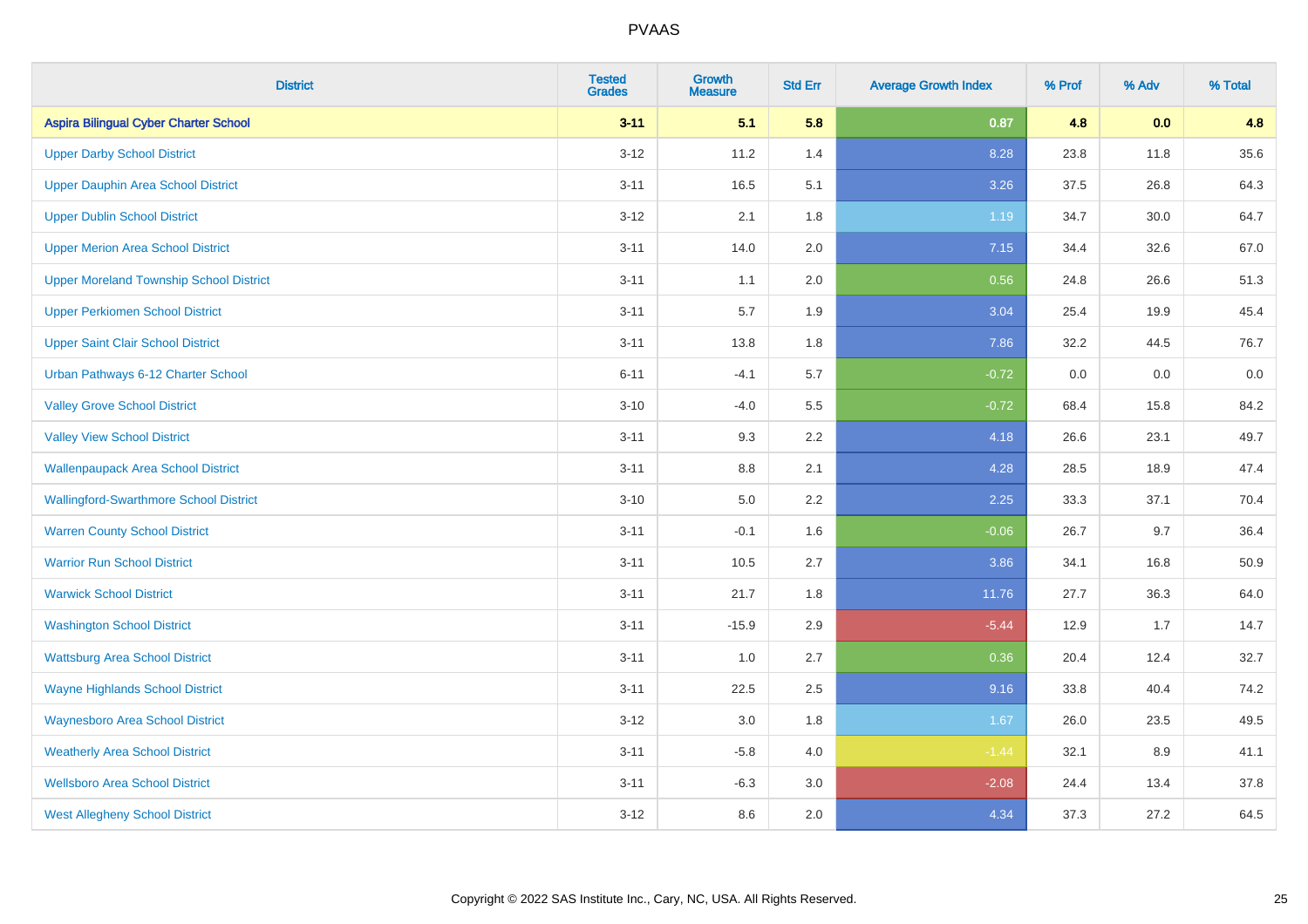| <b>District</b>                                 | <b>Tested</b><br><b>Grades</b> | <b>Growth</b><br><b>Measure</b> | <b>Std Err</b> | <b>Average Growth Index</b> | % Prof | % Adv | % Total |
|-------------------------------------------------|--------------------------------|---------------------------------|----------------|-----------------------------|--------|-------|---------|
| <b>Aspira Bilingual Cyber Charter School</b>    | $3 - 11$                       | 5.1                             | 5.8            | 0.87                        | 4.8    | 0.0   | 4.8     |
| <b>West Branch Area School District</b>         | $3 - 11$                       | 17.0                            | 3.3            | 5.20                        | 47.1   | 19.1  | 66.2    |
| <b>West Chester Area School District</b>        | $3 - 11$                       | $-2.1$                          | 1.2            | $-1.83$                     | 36.4   | 23.2  | 59.6    |
| <b>West Greene School District</b>              | $3 - 11$                       | $-8.1$                          | 3.9            | $-2.08$                     | 31.0   | 11.9  | 42.9    |
| West Jefferson Hills School District            | $3 - 11$                       | 1.9                             | 1.9            | 0.99                        | 34.8   | 27.3  | 62.1    |
| <b>West Middlesex Area School District</b>      | $3 - 10$                       | $-7.4$                          | 3.5            | $-2.11$                     | 32.0   | 9.6   | 41.6    |
| <b>West Mifflin Area School District</b>        | $3 - 12$                       | $-11.9$                         | 2.5            | $-4.77$                     | 15.9   | 4.0   | 19.9    |
| <b>West Perry School District</b>               | $3 - 11$                       | 11.0                            | 2.3            | 4.76                        | 26.9   | 20.5  | 47.4    |
| <b>West Shore School District</b>               | $3 - 12$                       | 2.2                             | 1.3            | 1.68                        | 31.8   | 15.2  | 47.1    |
| <b>West Side CTC</b>                            | $9 - 10$                       | $-32.0$                         | 3.9            | $-8.16$                     | 5.9    | 0.0   | 5.9     |
| <b>West York Area School District</b>           | $3 - 12$                       | $-9.8$                          | 2.7            | $-3.57$                     | 21.9   | 10.9  | 32.8    |
| <b>Western Beaver County School District</b>    | $3 - 11$                       | $-9.3$                          | 4.2            | $-2.20$                     | 45.1   | 3.9   | 49.0    |
| <b>Western Wayne School District</b>            | $3 - 11$                       | 3.6                             | 2.6            | 1.39                        | 30.8   | 16.2  | 47.0    |
| <b>Westinghouse Arts Academy Charter School</b> | $9 - 10$                       | $-6.0$                          | 3.3            | $-1.81$                     | 20.2   | 8.9   | 29.1    |
| <b>Westmont Hilltop School District</b>         | $3 - 11$                       | $-1.0$                          | 2.8            | $-0.36$                     | 33.3   | 14.7  | 48.0    |
| <b>Whitehall-Coplay School District</b>         | $3 - 11$                       | 11.8                            | 1.7            | 7.06                        | 32.3   | 21.7  | 54.0    |
| <b>Wilkes-Barre Area School District</b>        | $3 - 11$                       | $-12.4$                         | 2.4            | $-5.18$                     | 14.2   | 3.7   | 17.9    |
| <b>William Penn School District</b>             | $3 - 12$                       | 7.0                             | 1.9            | 3.61                        | 14.0   | 7.2   | 21.3    |
| <b>Williams Valley School District</b>          | $3 - 11$                       | 2.6                             | 3.7            | 0.69                        | 17.0   | 5.1   | 22.0    |
| <b>Williamsburg Community School District</b>   | $3 - 11$                       | $-16.9$                         | 4.1            | $-4.14$                     | 22.4   | 0.0   | 22.4    |
| <b>Williamsport Area School District</b>        | $3 - 11$                       | $-11.7$                         | 1.4            | $-8.29$                     | 18.2   | 10.5  | 28.7    |
| Wilmington Area School District                 | $3 - 11$                       | 11.1                            | 3.3            | 3.37                        | 29.8   | 26.2  | 56.0    |
| <b>Wilson Area School District</b>              | $3 - 11$                       | $-0.3$                          | 2.4            | $-0.12$                     | 35.4   | 14.6  | 50.0    |